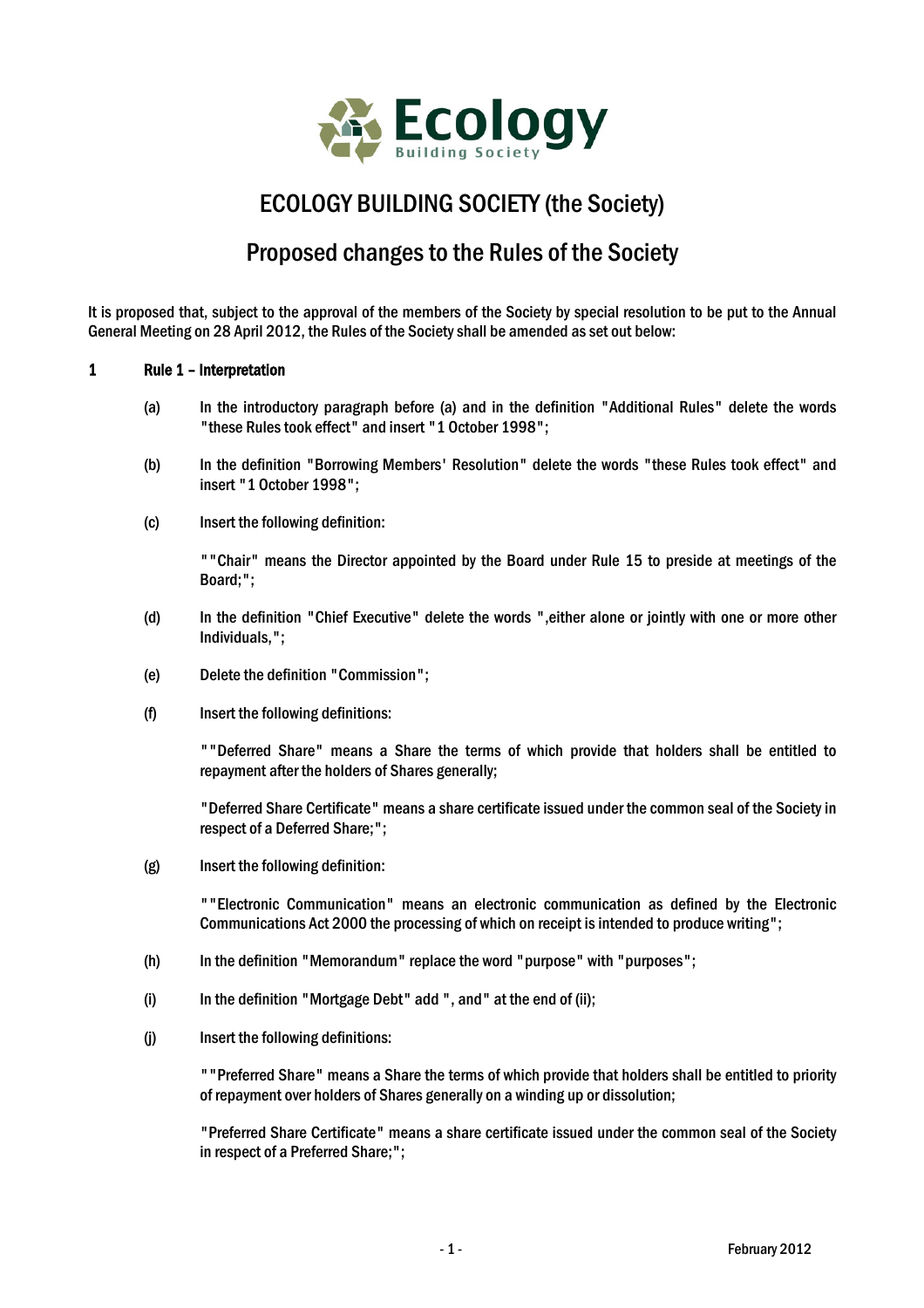- (k) In the definition "Principal Office" start the words "principal" and "office" with lower case "p" and "o";
- (l) Amend the definition "Register" so that it reads "means the Register of Members maintained pursuant to the Statutes, showing the name and postal address of each Member, any electronic address notified by the Member and the purposes for which it has been notified, and whether each Member is a Shareholding Member or a Borrowing Member or both";
- (m) In the definition "Registered Address" insert the word "postal" before the word "address" the first two times the word "address" appears;
- (n) Insert ""Regulator" means the Financial Services Authority or any successor or successors established by the Statutes";
- (o) In the definition "Share" insert "or" after (i) and (ii) and in (iii) insert "or application of reserves" after "credited";
- (p) In the definition "Special Resolution" at paragraph (B) after the words "postal ballot" insert "or electronic ballot";
- (q) Insert the following definition:

""Vice-Chair" means the Director appointed by the Board under Rule 15 to preside at meetings of the Board in the absence of the Chair.";

- (r) In paragraph (b) move the word "requires" to follow the word "otherwise" and insert the following in place of (i) and (ii):
	- "(i) payments made on the Shares; and
	- (ii) interest credited by way of capitalisation,

and for the purpose of these Rules the paid-up nominal value of a Deferred Share or a Preferred Share shall be treated as being to the Shareholding Member's credit for as long as he/she is entered in the Register as the holder of a Deferred Share or a Preferred Share (as the case may be)."

(s) Insert the following as a new paragraph (d):

"In these Rules, references to a document being signed, or to a signature, shall include:

- (i) a signature printed or otherwise reproduced by mechanical or other means;
- (ii) the use of a stamp or similar item indicating approval by the Person regarded as signing the document;
- (iii) an electronic signature or other means of verifying the authenticity of an Electronic Communication where this has been approved by the Board in relation to the relevant document or category of document";
- $(t)$  Insert the following as a new paragraph  $(e)$ :

"Any reference in these Rules to a notice, document or other communication being sent, despatched, given, delivered or served shall include its being:

- (i) transmitted to an electronic address;
- (ii) published on a website; or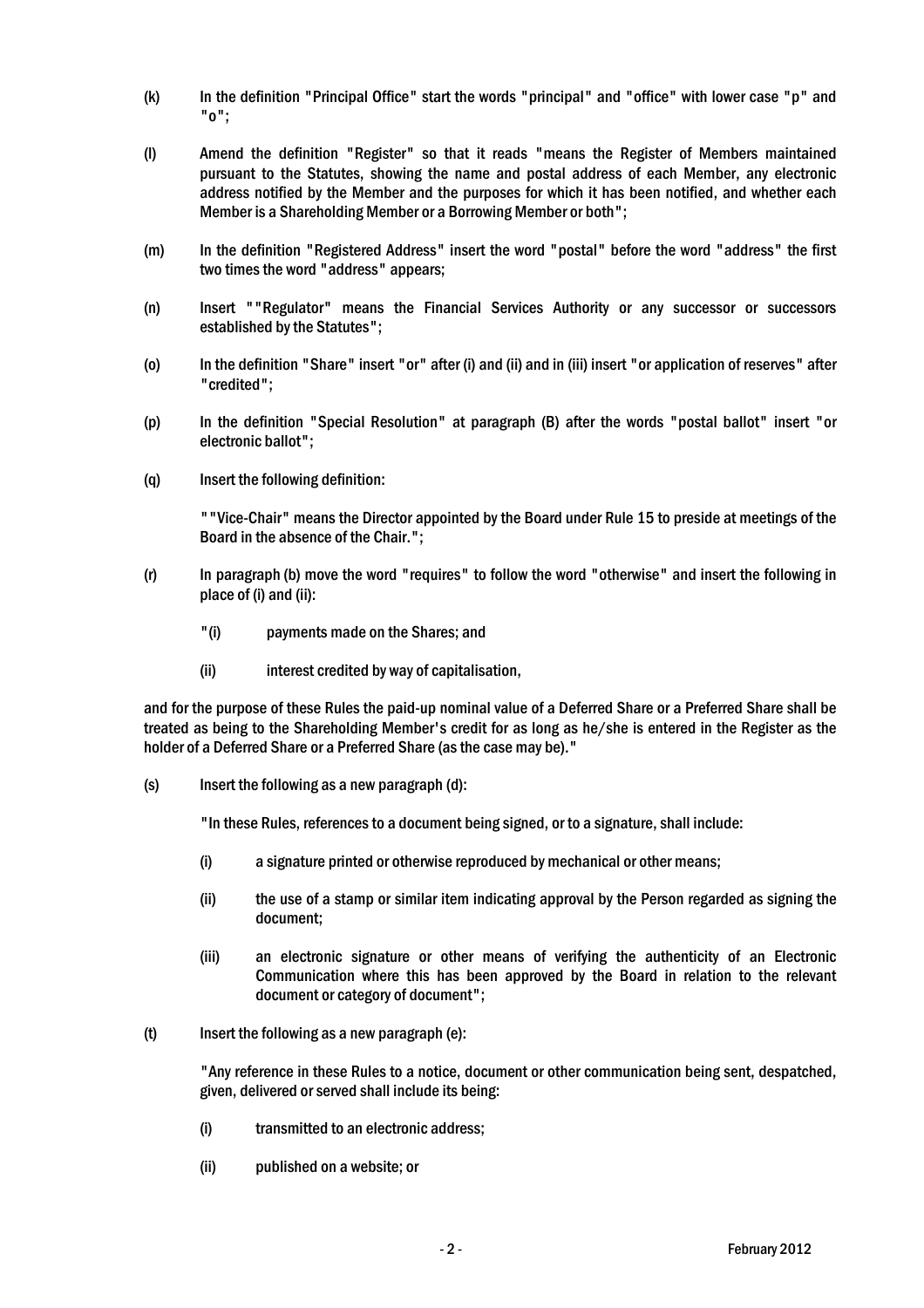- (iii) otherwise communicated, in a manner and form which, in relation to the particular notice, document or other communication, is approved by the Board from time to time and complies with any applicable requirements of the Statutes";
- (u) In existing Rule  $1(e)$ :
	- (i) change the introductory words to read "In these Rules, each …";
	- (ii) before sub-paragraph (i) insert "Such Rules include";
	- (iii) insert new sub-paragraphs (ii) and (iii) as follows:
		- "(ii) Rule 14,
		- (iii) paragraph (1)(b) of Rule 24,";
	- (iv) in existing sub-paragraph (iii) delete "(amount of deposit)";
	- (v) at the end of existing sub-paragraph (vi) insert ", and" and insert a new sub-paragraph that will be sub-paragraph (ix) "paragraph (5)(c) of Rule 41."; and
	- (vi) renumber this paragraph as required;
- (v) renumber existing Rules  $1(d)$  as  $1(f)$  and  $1(e)$  as  $1(g)$ .

# 2 Rule 4 - Membership

- (a) In Rule 4(1)(a) after the word "Society" insert "and, unless the context otherwise requires, includes a Person whose name is entered in the Register as the holder of a Deferred Share or Preferred Share or a fraction of a Deferred Share or Preferred Share; and"
- (b) In Rule  $4(1)(b)(i)$  and (ii) at the end, insert ", or";
- (c) In Rule 4(2)(b) delete the words "these Rules took effect" and insert "1 October 1998";
- (d) In Rule 4(3):
	- (i) at the end of (a), insert ", or"; and
	- (ii) delete the words "the Commission" and insert "HM Treasury (or any successor authorised for this purpose)";
- (e) In Rule 4(5):
	- (i) at the end of (a), change "Person" to "Persons"; and
	- (ii) at the end of (b)(i), insert ", or";
- (f) In Rule 4(7) after the word "Share", insert "(to the extent permissible under the terms of issue of the Share)";
- $(g)$  In Rule 4(8):
	- (i) amend the wording of (a) to read "open a new share or mortgage account for a Person, or";
	- (ii) delete the existing (b) and renumber the existing (c) as (b) adding the words "except that any full-paid Deferred Share or Preferred Share may be transferred to any Person and such transferee shall be entitled to have his/her name entered in the Register following notice by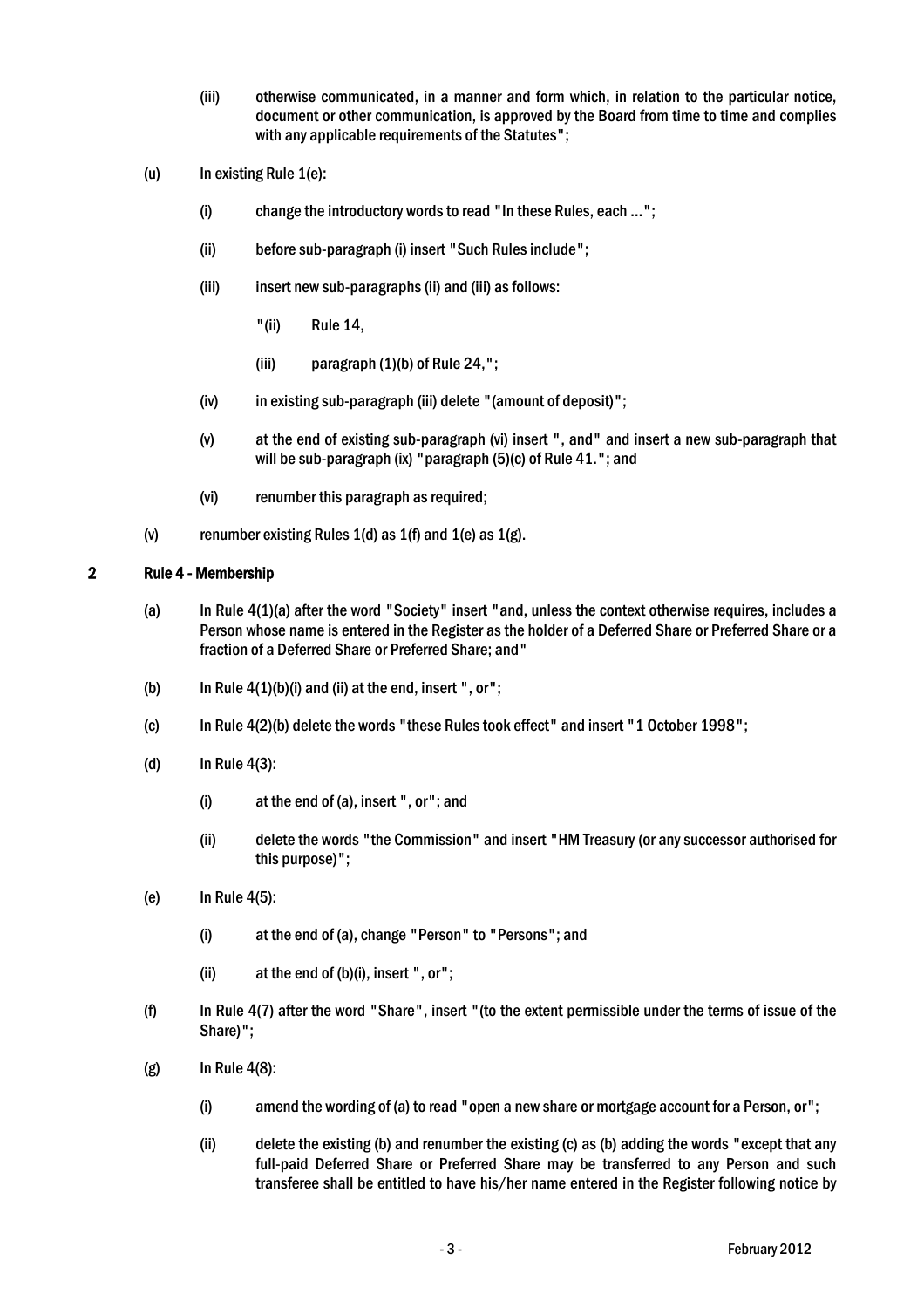him to the Society of such a transfer, such notice to be made or given in writing or in such other manner as the Society in its absolute discretion may permit."; and

(h) In Rule 4(9) at the end of (a), insert ", or".

## 3 Rule 5 - Death or Bankruptcy of Member

- (a) In Rule  $5(1)(a)$  at the end, insert ", and";
- (b) in Rule 5(2) after the words "refused in respect of a Share", insert "(other than a Deferred Share or Preferred Share)".

## 4 Rule 6 - Cessation of Membership

- (a) In Rule 6(1) at the end, insert "or, being a Person who is a Member by virtue of holding a Deferred Share or Preferred Share, his/her name is no longer entered in the Register as the holder of a Deferred Share or Preferred Share or a fraction of a Deferred Share or Preferred Share.";
- (b) In Rule  $6(2)(a)$  at the end, insert ", or";
- (c) Delete the existing Rule 6(3) and insert:
	- "(3) Subject to the terms applying to the Share (including in the case of any Deferred Share or Preferred Share the terms and conditions of its issue), the Society may terminate the membership rights of a Shareholding Member, not being a Director, as follows:
		- (a) unless the Shares have been issued for a fixed term, the Society may give written notice to the Member, terminating his/her membership rights as a Shareholding Member, either:
			- (i) with immediate effect if:
				- he/she has been physically or verbally abusive to the Society's staff;
				- the Society reasonably suspects that his/her share account is being used for an illegal purpose; or
				- the Society has any other valid reason for immediately terminating his/her membership rights as a Shareholding Member; or
			- (ii) at the expiration of a period of not less than one month or (in the case of Shares for which the Shareholding Member would be required by the terms of issue to give more than one month's notice of withdrawal) a period not less than the period of notice which the Shareholding Member would be required to give of his/her intention to withdraw the Shares;
		- (b) if the Shares have been issued for a fixed term, the Society may at any time give the Shareholding Member written notice terminating his/her membership rights as a Shareholding Member with effect from the expiration of the fixed term;
		- (c) upon a notice given under paragraph (a) or (b) above taking effect, the Society may pay to the Shareholding Member the whole of his/her Shareholding together with interest on it, up to and including the date of payment, at the applicable rate or rates. Payment may be made by any means the Society considers appropriate and may be posted, delivered or otherwise transmitted to the Shareholding Member or (in the case of Shares which are jointly held) to the Representative Joint Shareholder. Upon that payment being posted, delivered or otherwise transmitted,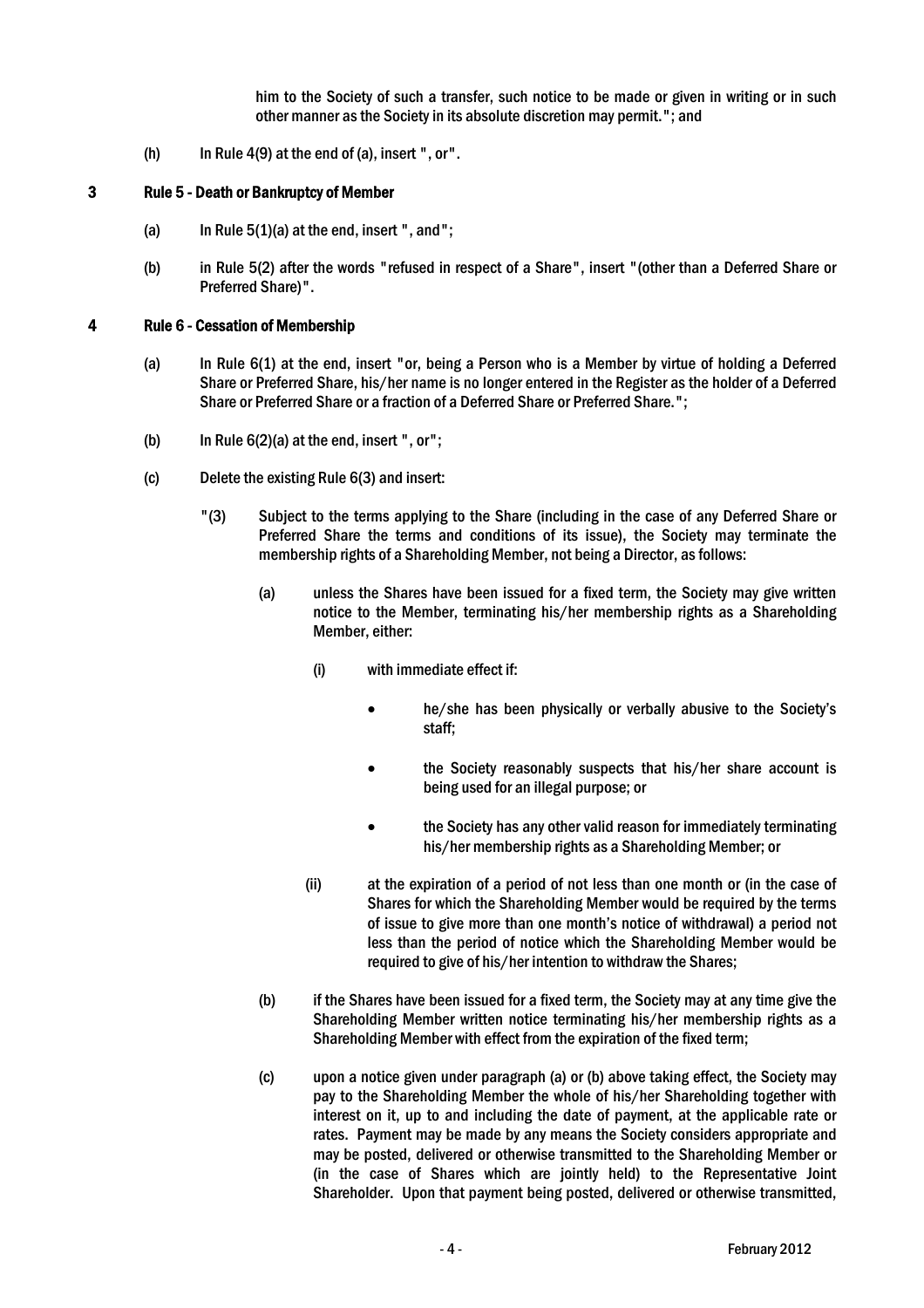the Shareholding Member or (as the case may be) the joint Shareholding Members shall cease to be Shareholding Members;" and

(d) In Rule  $6(4)$  (a) and (b) at the end, insert ", or".

## 5 Rule 8 – Shares

- (a) In the introductory paragraph before (1) delete the words "these Rules took effect" and insert "1 October 1998";
- (b) Delete the existing Rule 8(2) and insert "Deferred Shares and Preferred Shares may be issued on such terms and conditions as the Board may from time to time in its absolute discretion determine, but the Society's liabilities in respect of such Shares immediately following any such issue shall not exceed 25 % of the Society's aggregated share, deposit and loan liabilities.";
- (c) In Rule 8(3) at the end, insert "This rule is subject, in the case of any Deferred Share or Preferred Share, to the terms and conditions of issue of the Deferred Share or Preferred Share.";
- (d) In Rule 8(4)(a) delete the sentence starting with "The Society shall use……" and insert:

"The Society shall notify each Shareholding Member of a change in the terms on which his/her Shares are held in the manner specified in the terms which apply to those Shares, or, if those terms do not specify (or do not validly specify) the manner in which such changes are to be notified, then by giving personal notice of the change to the Shareholding Member not less than two months before the date on which the change is to take effect,";

- (e) Replace Rule 8(4)(b) with "An accidental omission to give notice under (a) above shall not affect the validity of the alteration";
- (f) In Rule 8(5) delete the words after "Shareholding Member's account but," and insert "this will be subject to the terms and conditions applying to any Share including the terms and conditions of issue of any Deferred Share or Preferred Share.";
- $(g)$  Insert the following as a new Rule 8(6):

"A Shareholding Member may transfer his/her Deferred Share or Preferred Share to any Person and no fee shall be charged in respect of a transfer of a Deferred Share or Preferred Share. Subject to paragraph (7) below, no transfer shall be valid unless made in a form approved by the Board and until registered in the Register.

The registration of transfers of Deferred Shares or Preferred Shares or of any class of Deferred Shares or Preferred Shares may be suspended at such times and for such periods as the Board may determine, but not for more than thirty days in the year, and notice of such suspension shall be given by advertisement in at least one national daily newspaper.

A fully-paid Deferred Share or Preferred Share shall be free from all liens in respect of liabilities to the Society;"; and

(h) Insert the following as a new Rule 8(7):

"The Board shall have power to implement any procedures as it thinks fit for the transfer of Deferred Shares or Preferred Shares and for the regulation of those procedures and to permit Deferred Shares or Preferred Shares to be transferred other than by a written instrument. Nothing in these Rules shall require a Deferred Share or Preferred Share to be transferred by a written instrument if the Board has resolved that no such instrument be required.".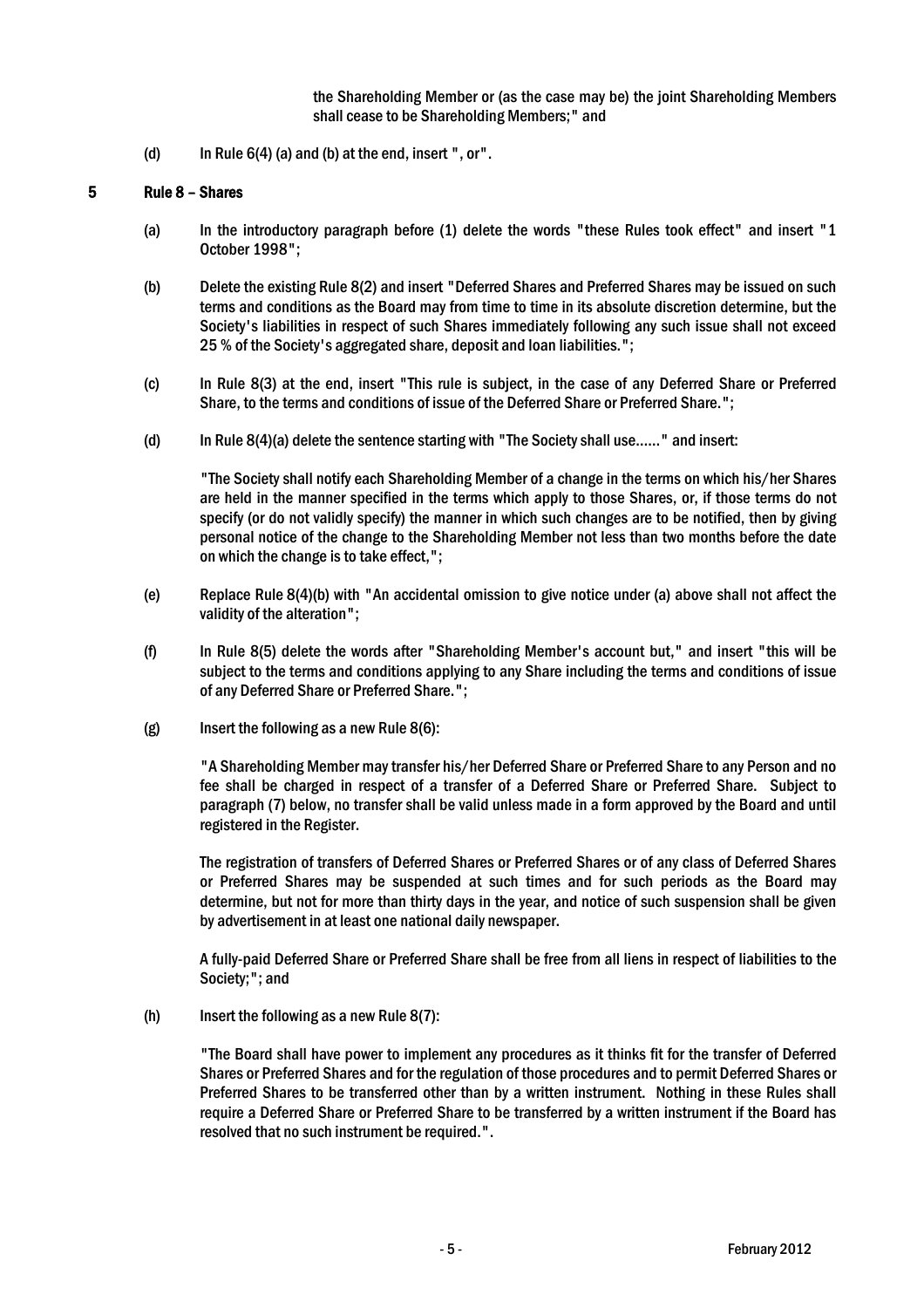# 6 Rule 9 - Deposits with and Loans to the Society

- (a) In the introductory sentence delete the words "these Rules took effect" and insert "1 October 1998"; and
- (b) Replace Rule 9(4) with the following:

"Except where the Board requires otherwise, the receipt of a deposit taken by the Society in accordance with the Statutes shall be, insofar as it is permissible by the Statutes to do so, on terms that Rule 4(4) to (7), Rule 5, Rule 6(1) to (3), Rule 8(4) and (5) and Rule 12(5) apply (with any necessary consequential amendments being made) to a depositor and a deposit as those Rules apply to a Shareholding Member (other than a Deferred Share holder or Preferred Share holder) and a Share (other than a Deferred Share or Preferred Share)."

## 7 Rule 10 – Lending

In the introductory sentence delete the words "these Rules took effect" and insert "1 October 1998".

## 8 Rule 11 – Repayment of Money owed to the Society

- (a) In the introductory sentence delete the words "these Rules took effect" and insert "1 October 1998";
- (b) At the end of (a), insert ", or"; and
- (c) Delete the words "together, in any case, with any other of the Society's expenses connected with such repayment" and insert "under the terms of the mortgage".

#### 9 Rule 12 – Direction and Management

- (a)  $\ln \text{Rule } 12(4)(b)$ :
	- (i) at the end of (ii), insert ", and"; and
	- (ii) at the end of (iii), change "£250" to "£500";
- (b) In Rule 12(4)(g):
	- (i) after (iii) insert "provided that where the powers of the Board are delegated to a committee pursuant to (ii) above, the Board may make, vary or revoke without notice regulations for the membership of the committee and the conduct of its meetings (including but not limited to the quorum)";
	- (ii) insert the following new paragraph:

"The Board may also, by power of attorney or otherwise, appoint a Person or Persons to be the agent of the Society and may delegate to such Person or Persons any of its powers, duties, authorities or discretions for such purposes, for such time and on such terms and conditions (including as to remuneration) as it thinks fit. The Board may grant the power to sub-delegate and may retain or exclude the right of the Board to exercise the delegated powers, duties, authorities or discretions collaterally with the agent. The Board may at any time revoke or alter the terms and conditions of the appointment or delegation."; and

(c) Delete the existing Rule 12(5) and replace with the following:

"The Board may demand payment or reimbursement from any Person in respect of any cost, expense or liability that the Society may incur directly resulting from any act, default or neglect of such Person, or the carrying out of tasks considered by the Board to be outside the normal servicing of that Person's account.".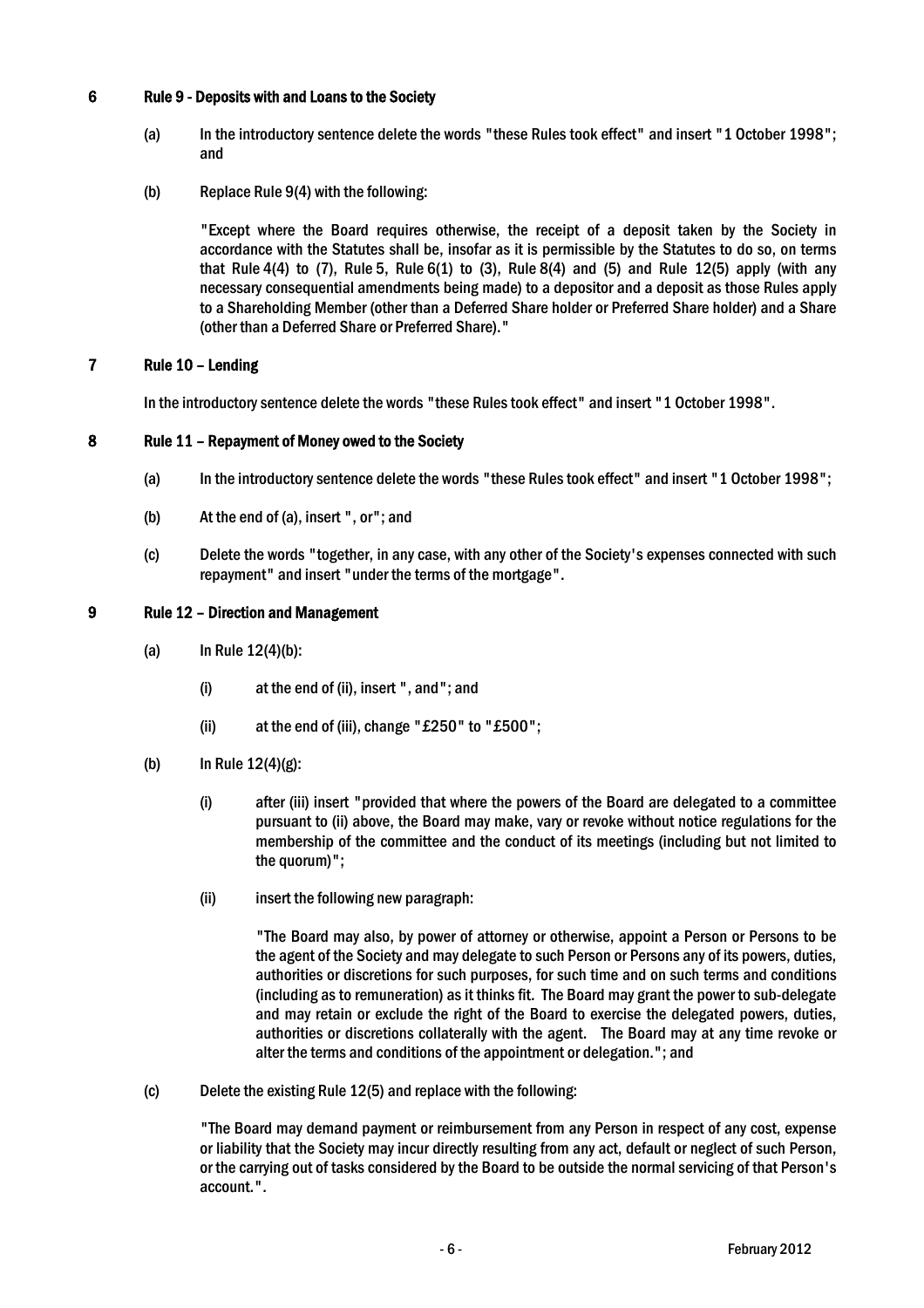# 10 Rule 13 - Eligibility and Election of Directors

- (a) Delete the existing Rule 13(1)(a) and replace with "his/her election or appointment complies with any binding requirement of the Statutes regarding the age of a Director at the time his/her election or appointment takes effect,";
- (b) In Rule  $13(1)(d)$  delete "£250" and insert "£500, and";
- (c) In Rule  $13(1)$ (e) delete "10" and insert "25";
- (d) Delete Rule 13(2) and insert:

" The nomination form shall contain the full name, address, age and occupation of the Individual nominated, and his/her consent to be so nominated. The nomination form shall also:

- (a) give the full names and addresses of the Members proposing the Individual's nomination, and
- (b) identify, in relation to each such Member, a share or mortgage account, or a holding of Deferred Shares or Preferred Shares, which will evidence the fact that the Member fulfils the condition set out in paragraph 4(a) below, and one or other of the conditions set out in paragraph 4(b) below.

If the Board wishes to object to a nomination form by virtue of any of the requirements of this Rule 13(2) not being met, it must do so within 14 days of the form being delivered to the Principal Office under Rule 13(1)(e).";

- (e) In Rule 13(4):
	- (i)  $at the end of (b)(i)$ , insert ", or";
	- (ii) after the words "Borrowing Member" in the line following (b)(ii), insert ", and";
	- (iii) after (c) insert "and for the purposes of paragraph (4)(a) above, the holder of a Deferred Share or Preferred Share shall be treated as being a Member from the date on which such Member's name is entered in the Register as the holder of that Deferred Share or Preferred Share.";
- (f) In the final paragraph of Rule 13(6) delete the word "Commission" and replace with "Regulator" and delete the existing final sentence of that paragraph;
- (g) Delete the existing Rule 13(7) and insert:

"Any Individual nominated for election as a Director may withdraw his/her name only by delivering a written notice of his/her withdrawal addressed to the Secretary at the Principal Office not later than 28 days after the end of the Financial Year during which his/her nomination was delivered at the Principal Office. In the event of such withdrawal the Board shall decide within one month after the date on which the Society received notice of his/her withdrawal whether all or any part of any deposit lodged by that person under paragraph (5) above shall be forfeited or returned to him/her.";

- (h) In Rule 13(8):
	- (i) delete the existing first sentence and insert:

"Elections of Directors shall be conducted either on a poll taken at the Annual General Meeting, or if the Board so determines, by postal ballot or electronic ballot (conducted in accordance with Rule 39) of the Members conducted during that part of the Financial Year which precedes the date of the Annual General Meeting. If an election is conducted by postal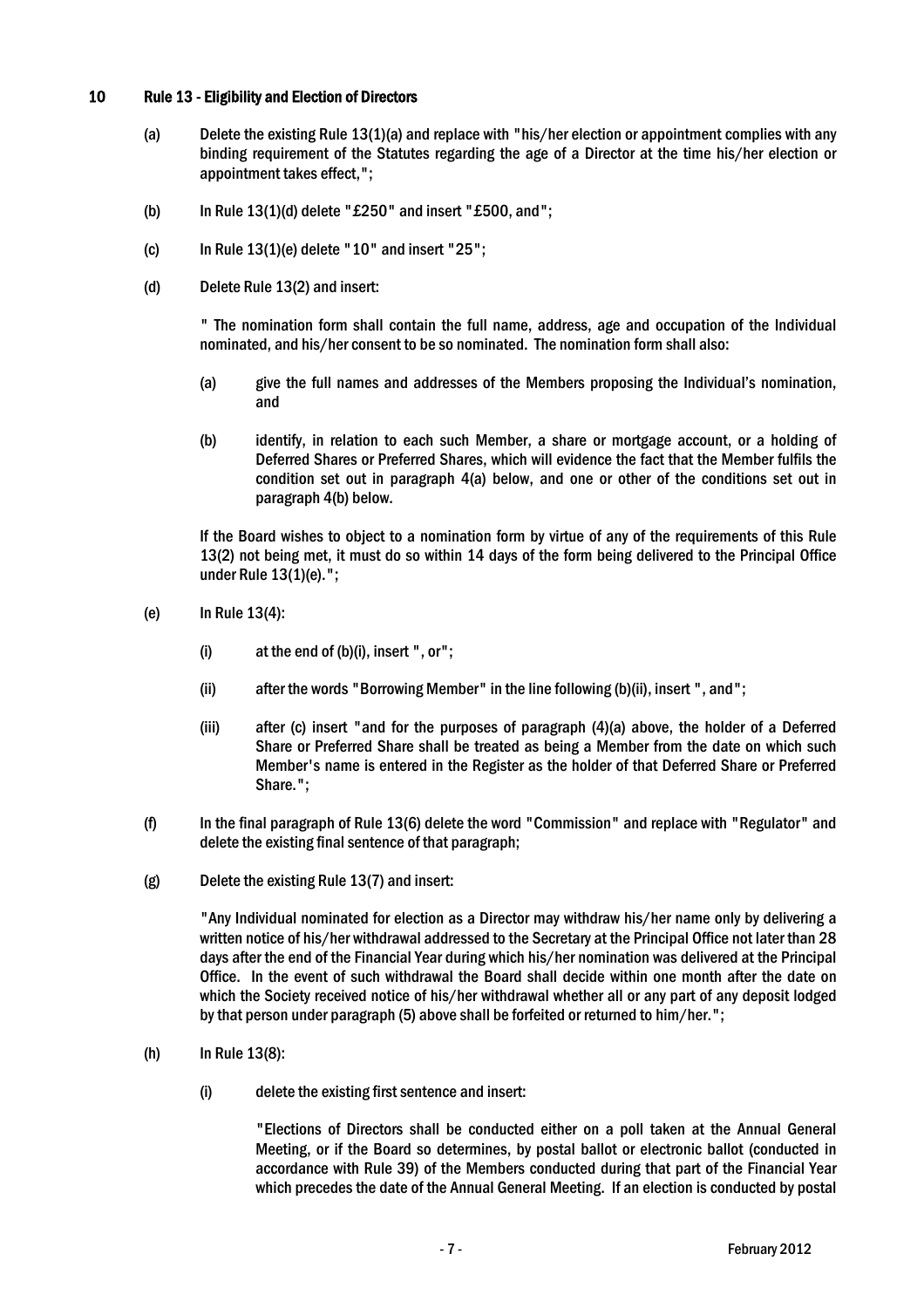ballot or electronic ballot the following provisions of this Rule shall apply to the ballot by making any necessary consequential amendments;"; and

- (ii) in the third paragraph delete the words "the Rules" and insert "this Rule";
- (i) In Rule  $13(9)(a)$  at the end, insert ", but";
- (j) In Rule  $13(10)(b)$  at the end, insert ", and";
- (k) In Rule 13(11):
	- (i) at the end of (a), insert ", but"; and
	- (ii) at the end of (i), insert ", or";
- (l) Delete the existing Rule 13(12)(a)(i) and replace with "of an age such that no breach occurs of any binding requirement of the Statutes regarding the age of a Director, and"; and
- $(m)$  In Rule  $13(12)(a)(ii)$  at the end, insert ", and".

#### 11 Rule 14 – Qualification of Directors

- (a) In Rule  $14(1)$  delete "£250" and insert "£500"; and
- (b) Delete the existing Rule 14(2).

# 12 Rule 16 – Meetings of Directors

- (a) Delete the existing Rule 16(3) and replace with "A Director may, and the Secretary at the request of a Director shall, call a meeting of the Board";
- (b) Delete the existing Rule 16(4) and replace with:
	- "(4) This paragraph applies to any Board meeting, other than one at which it is intended to move a resolution of the kind specified in Rule 24(2). Where this paragraph applies, notice of a Board meeting shall be deemed to be duly given to a Director if:
		- (a) it is given to him/her personally or by word of mouth; or
		- (b) it is given to him/her by electronic means at an electronic address which he/she has supplied to the Society for the purpose; or
		- (c) it is sent in writing to his/her last known address within the United Kingdom or any other address within the United Kingdom which he/she has supplied to the Society for the purpose.

It shall not be necessary to give notice of a Board meeting to a Director who is absent from the United Kingdom unless the Director has notified the Society in writing of an address in the United Kingdom or an electronic address at which notice of such meetings is to be given to him when he/she is absent from the United Kingdom. A Director may waive the requirement that notice of any Board meeting be given to him/her, either prospectively or retrospectively."; and

(c) In Rule 16(5) delete the word "special".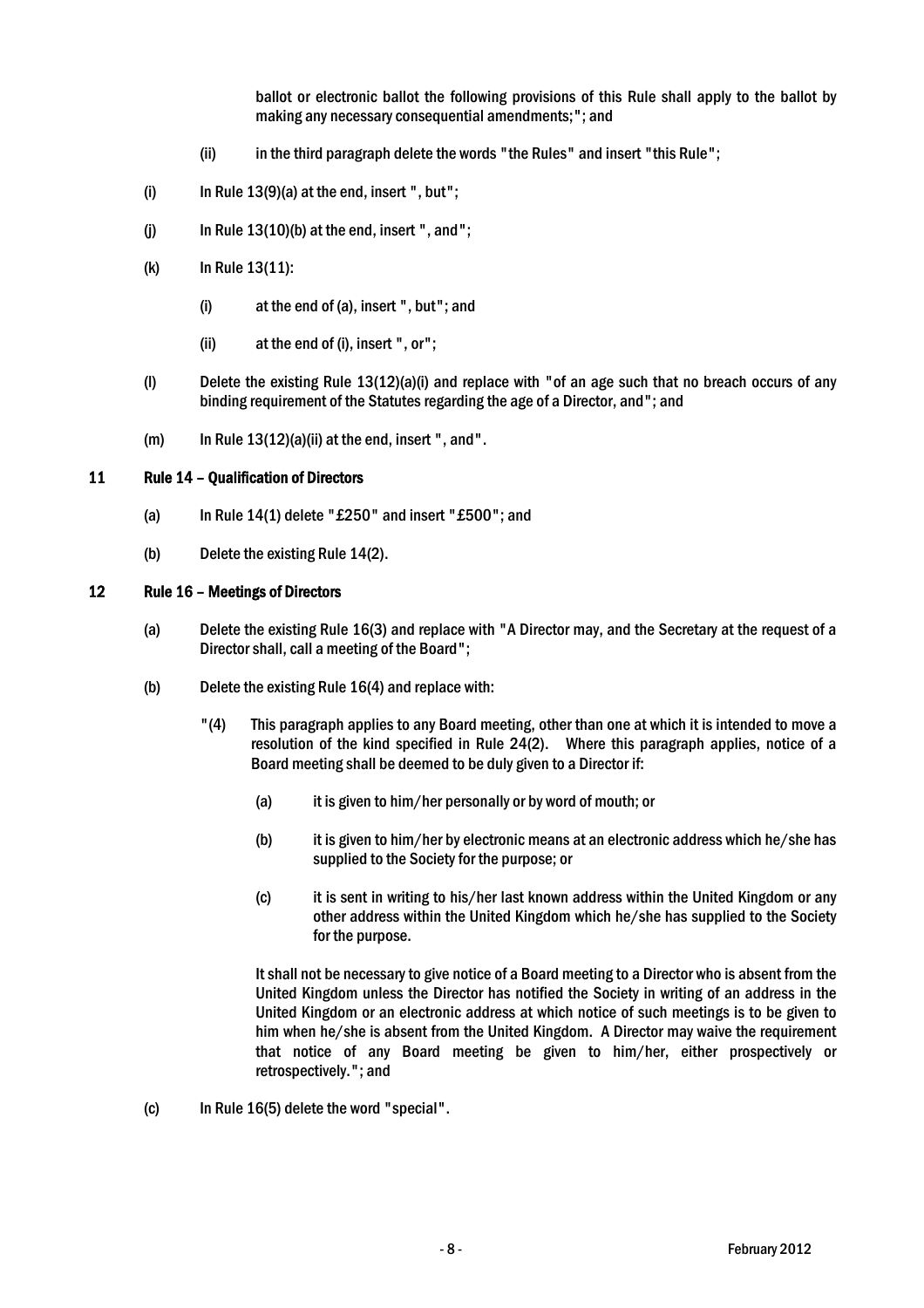# 13 Rule 17 - Minutes

The first two times the word "chairman" appears change the word to "chair" with lower case "c" and after the words "next succeeding meeting", insert "(or in the case of any Annual General Meeting or special general meeting, by the Chair at a Board meeting following the relevant general meeting)".

## 14 Rule 18 – Validity of Acts

In Rule 18(2) after the words "several documents" insert "(which may be or include Electronic Communications)".

#### 15 Rule 19 – Remuneration and expenses of Directors

In Rule 19(1):

- (a) delete the words "the sum of" and insert "paid at a rate to be determined by the Board from time to time but not exceeding"; and
- (b) delete the words "provided that the Board shall have power in any year by a majority resolution of the Directors to reduce such remuneration for the financial year in which the resolution shall be passed and every such resolution shall bind all Directors holding office during that year".

#### 16 Rule 21 – Interest in Contracts

In Rule 21(4) at the end add "or as a Member".

## 17 Rule 24 – Vacation of Office and Disqualification

- (a) At the beginning of Rule 24(1) delete "without prejudice to Rule 14(2),";
- (b) In Rule 24(1)(b) delete "£250" and insert "£500" and replace the reference to "Rule 14(1)" with reference to "Rule 14";
- (c) In Rule 24(1)(d) delete "at least three-quarters" and insert "a majority";
- (d) In Rule  $24(1)(g)(i)$  add ", or" at the end;
- (e) In Rule 24(1)(g)(ii) delete the word "receiver" and replace with "deputy";
- (f) In Rule 24(1)(i) delete "his co-Directors" and replace with "the Board", delete "institution authorised under the Banking Act 1987 or any statutory modification or re-enactment thereof" and replace with "firm which has permission under Part IV of the Financial Services and Markets Act 2000 to accept deposits or enter into regulated mortgage contracts as lender";
- (g) Delete the existing Rule 24(1)(j) and replace with "if he/she retires at the conclusion of an Annual General Meeting as a result of any binding requirement of the Statutes regarding retirement of a Director by reason of his/her age";
- (h) Delete the existing Rule 24(1)(m) and replace with:
	- "(m) if the Board passes a resolution that the Director shall vacate office after either of the following has occurred -
		- (i) the Regulator has made it a condition of the Society's continued authorisation that the Director should cease to hold office or has imposed a requirement or made a recommendation that he/she should cease to hold office;
		- (ii) the Director has failed to obtain or maintain any personal authorisation required from the Regulator relevant to the office of Director,";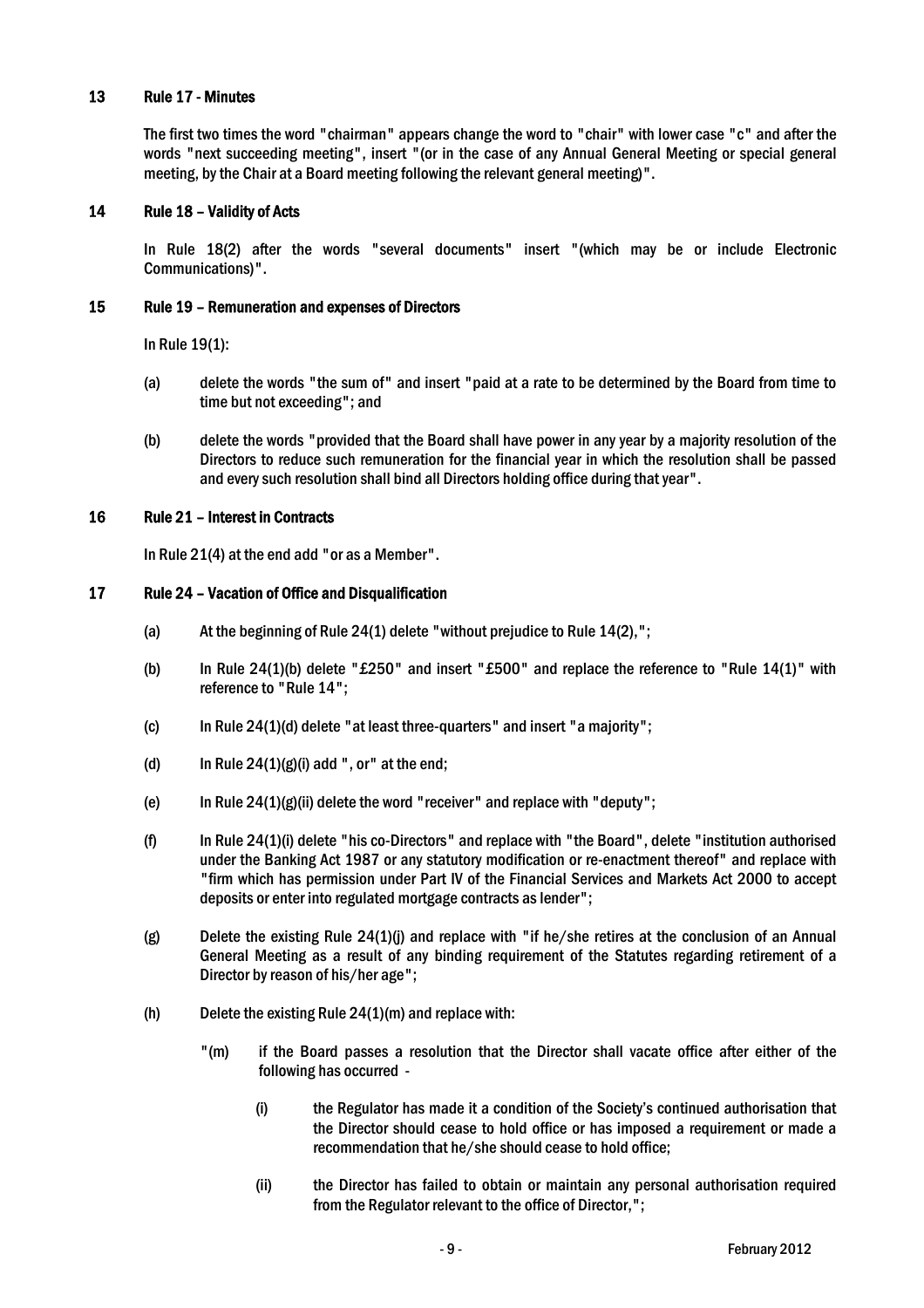- (i) Insert a new Rule  $24(1)(n)$  as follows:
	- "(n) in the case of a Director who holds executive office, his/her appointment to such office is terminated or expires and the Board resolves that his/her office be vacated."; and
- (j) In Rule 24(2) at the end of the first sentence replace the words after "resolution" with "regarding vacation of office by a Director" and replace reference to Rule 48(2) with reference to Rule 46.

## 18 Rule 25 – Filling of Casual Vacancies

- (a) In Rule  $25(3)(a)$  and (b) at the end, insert ", and";
- (b) In Rule 25(4)(b) after "may" insert "(unless otherwise determined by the Board)" and at the end of (i) insert ", or"; and
- (c) In Rule 25(5) replace the reference to "Rule 14(1)" with reference to "Rule 14".

# 19 Rule 26 – Retirement by Rotation

- (a) In Rule 26(1) delete "not less than one third (or the whole number nearest to but not exceeding one third) of the other Directors or (if that number is greater) all those" and insert "all";
- (b) Delete the existing Rule 26(2) and renumbered Rule 26(3) as 26(2); and
- (c) In existing Rule 26(3) replace the reference to "Rule 14(1)" with reference to "Rule 14".

#### 20 Rule 27 - Reserves

In Rule 27 after the word "determine", insert "(but subject to the terms and conditions of issue of any Shares)".

#### 21 Rule 28 – Losses

- (a) In Rule 28(2) at the end of the first sentence, insert "unless such loss or a proportion of it is to be borne by the holders of Deferred Shares in accordance with the terms of those Deferred Shares"; and
- (b) In Rule 28(2)(a) at the end, insert ", or".

## 22 Rule 30 - Annual General Meeting

- (a) In Rule 30(4)(a) at the end, insert ", and";
- (b) In Rule  $30(5)(g)$  delete "10" and insert "25"; and
- (c) In Rule 30(5)(h) at the end, insert ", and".

#### 23 Rule 31 – Special Meetings

- (a) In Rule 31(3)(b)(i) after the word "meeting" insert "(or on a postal ballot or electronic ballot)" and at the end, insert ", or";
- (b) In Rule 31(3)(c) at the end of (i) and (ii), insert ",or" and replace the word "Commission" with "Regulator";
- (c) In Rule 31(4):
	- (i) at the end of (a) and (b), insert ", and";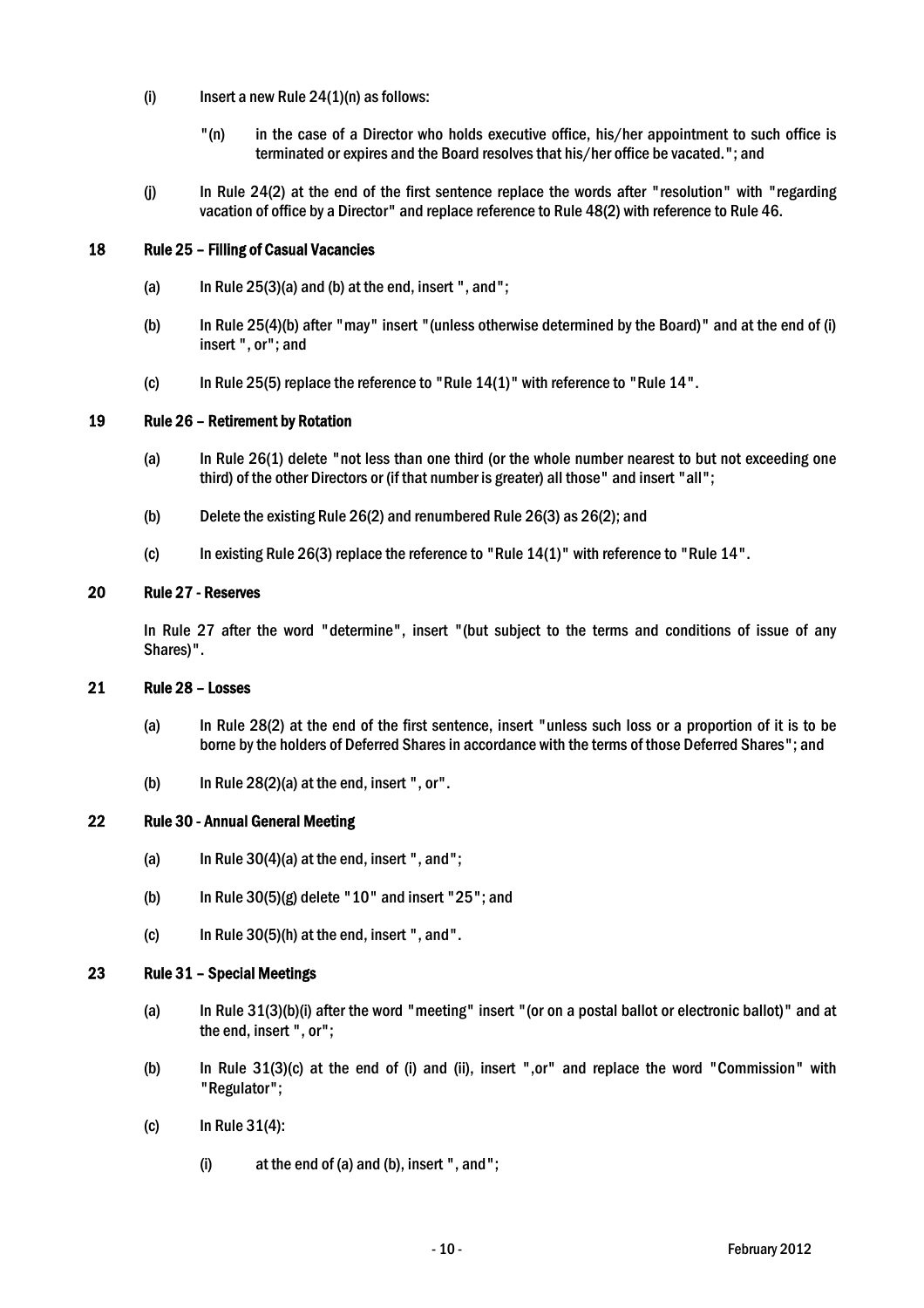- (ii) in the paragraph after (c) add the following new second sentence: "For the purposes of this paragraph (4), the value of a Deferred Share or Preferred Share shall be counted as held by a Member only if, at the qualifying date, the Member was entered in the Register as the holder of that Deferred Share or Preferred Share.";
- (iii) at the end of (i), insert ", and"; and
- (iv) in (ii) after the word "both", insert ", or his holding of Deferred Shares or Preferred Shares ".

## 24 Rule 32 – Notice of Meetings

- (a) In Rule 32(1):
	- (i) at the end of (a), insert ", and";
	- (ii) at the end of (i) and (ii), insert ", and";
- (b) In Rule  $32(3)$  at the end of (a), insert ", or";
- (c) In Rule 32(4) replace reference to "Rule 48(3)" with "Rules 46(3) to (5)" and reference to "Rule 48(2)" with "Rule 46(2)";
- (d) In Rule 32(5) at the end of (a), insert ", or" and replace the final paragraph with "either by giving it personally or by sending or delivering it to the Representative Joint Shareholder or (as the case may be) the Representative Joint Borrower at his Registered Address or at any electronic address which he has notified for the purpose";
- (e) In Rule 32(6) at the end of (a), insert ", or" and in the first line of the final paragraph delete the words "it by post" and "by otherwise";
- (f) In Rule 32(7) delete the words "it by post" and "otherwise" and start the words "registered address" with lower case letters; and
- (g) In Rule 32(8) delete both references to "receiver" and insert "deputy" and delete the words "it by post" and "otherwise".

#### 25 Rule 33 – Entitlement to Propose Resolutions

- (a) In Rule 33(1):
	- $(i)$  at the end of  $(a)(i)$ , insert ", or";
	- (ii) at the end of (a)(ii), insert ", and";
	- (iii) in the paragraph following (iii) add the following new second sentence: "For the purposes of this sub paragraph (a), the value of a Deferred Share or Preferred Share shall be counted as held by a Member only if, at the qualifying date, the Member was entered in the Register as the holder of that Deferred Share or Preferred Share.";
	- $(iv)$  in (b) delete "10" and insert "25";
	- (v) after (c) insert the following new paragraphs:

"The notice must –

- (i) be signed by the Members giving the notice;
- (ii) state the full names and addresses of those Members; and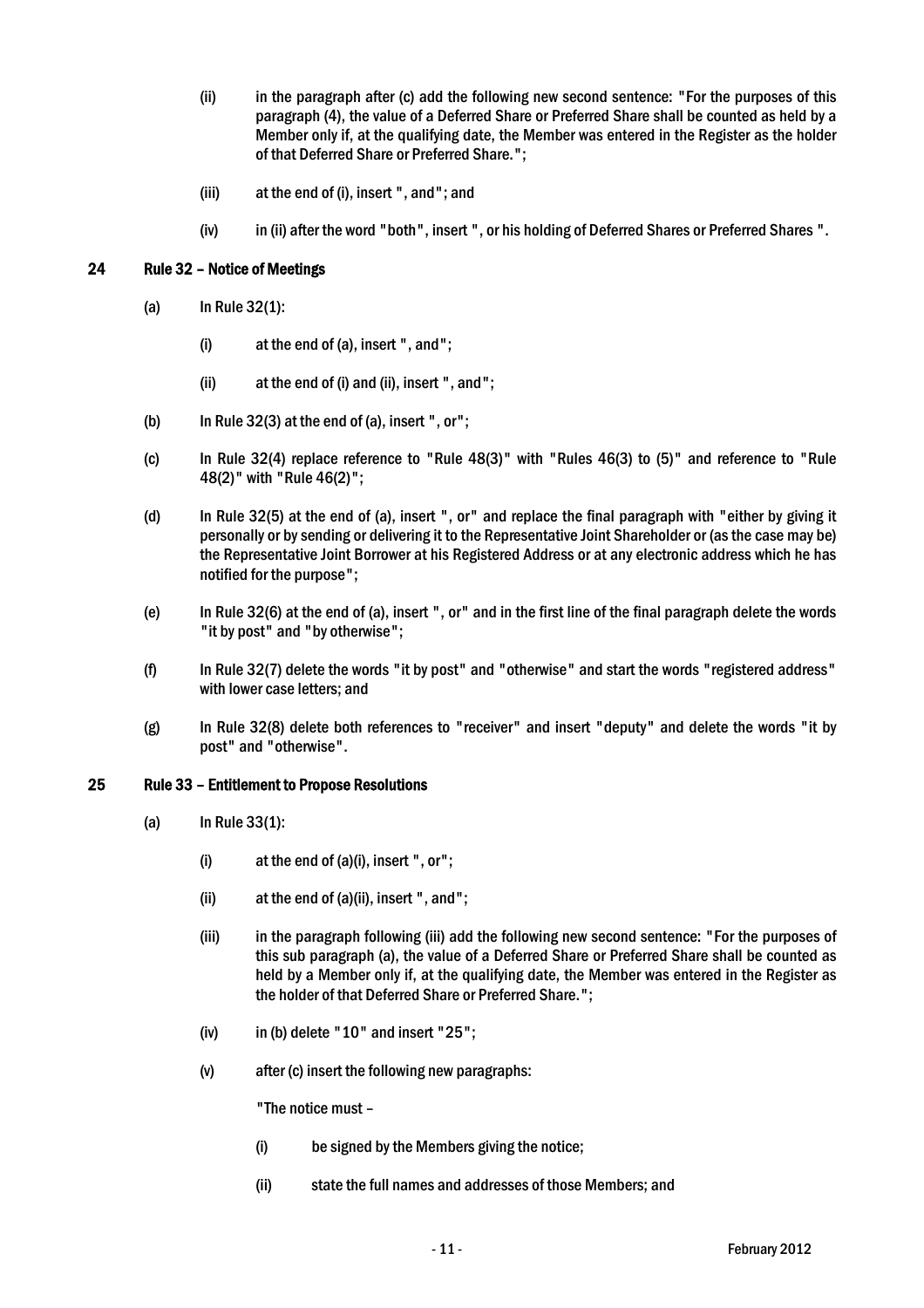(iii) identify, in relation to each such Member, a share or mortgage account or a holding of Deferred Shares or Preferred Shares, which will evidence the fact that the Member fulfils the conditions set out in sub-paragraph (a)(i) and (iii) above or (as the case may be) the conditions set out in sub-paragraph (a)(ii) and (iii) above.

If the Board wishes to object to a Members' Notice by virtue of any of the requirements of Rule 33(1)(c)(i) to (iii) not being complied with, it must do so within 14 days of the notice being given to the Society.";

- (b) In Rule  $33(2)$  at the end of (a), insert ", and";
- (c) In Rule 33(3) at the end of (a), (b)(i) (ii) (iii) (iv) and (v), insert "or"; in (b)(v) after the words "postal ballot" insert "or electronic ballot" and in the final sentence change the word "Commission" to "Regulator".

# 26 Rule 34 – Quorum at Meetings

In Rule 34(1) delete the existing paragraphs (a) to (d) and replace with:

- "(a) except where sub-paragraph (b) below applies, by 20 Members present and entitled to vote on a show of hands under Rule 36(5),
- (b) in the case of a special general meeting requisitioned under Rule 31(3), by 50 Members present and entitled to vote on a show of hands under Rule 36(5).".

# 27 Rule 35 - Procedure at Meetings

- (a) In Rule 35(6):
	- (i) at the end of (a), insert ", or";
	- (ii) at the end of the final paragraph delete "or as to whether the meeting should be adjourned";
- (b) Delete existing Rule 35(11) and replace with:

"A poll demanded on a question of adjournment shall be taken forthwith and the result declared immediately upon the conclusion of the taking of the poll. A poll demanded on any other question shall not prevent the continuance of a meeting for the transaction of any business other than that upon which the poll has been demanded. The result of a poll, other than on a question of adjournment, shall be declared in the manner and at the time determined by the Chair.".

# 28 Rule 36 - Entitlement of Members to vote on Resolutions

- (a) In Rule  $36(1)(a)$  at the end, insert ", or";
- (b) In Rule  $36(2)(b)$  at the end, insert ", and";
- (c) In Rule  $36(3)$  at the end of (a) (b) and (c), insert ", and";
- (d) In Rule 36(3)(c)(i) at the end, insert ", or";
- (e) In Rule 36(3)(c)(ii) after "special general meeting" insert "or a postal ballot or electronic ballot";
- (f) In Rule 36(3) insert the following as  $36(3)(d)$  and a new paragraph after (d):

"(d) he has not ceased to hold Shares at any time between the time referred to in (c)(i) or (ii) above (as applicable) and the voting date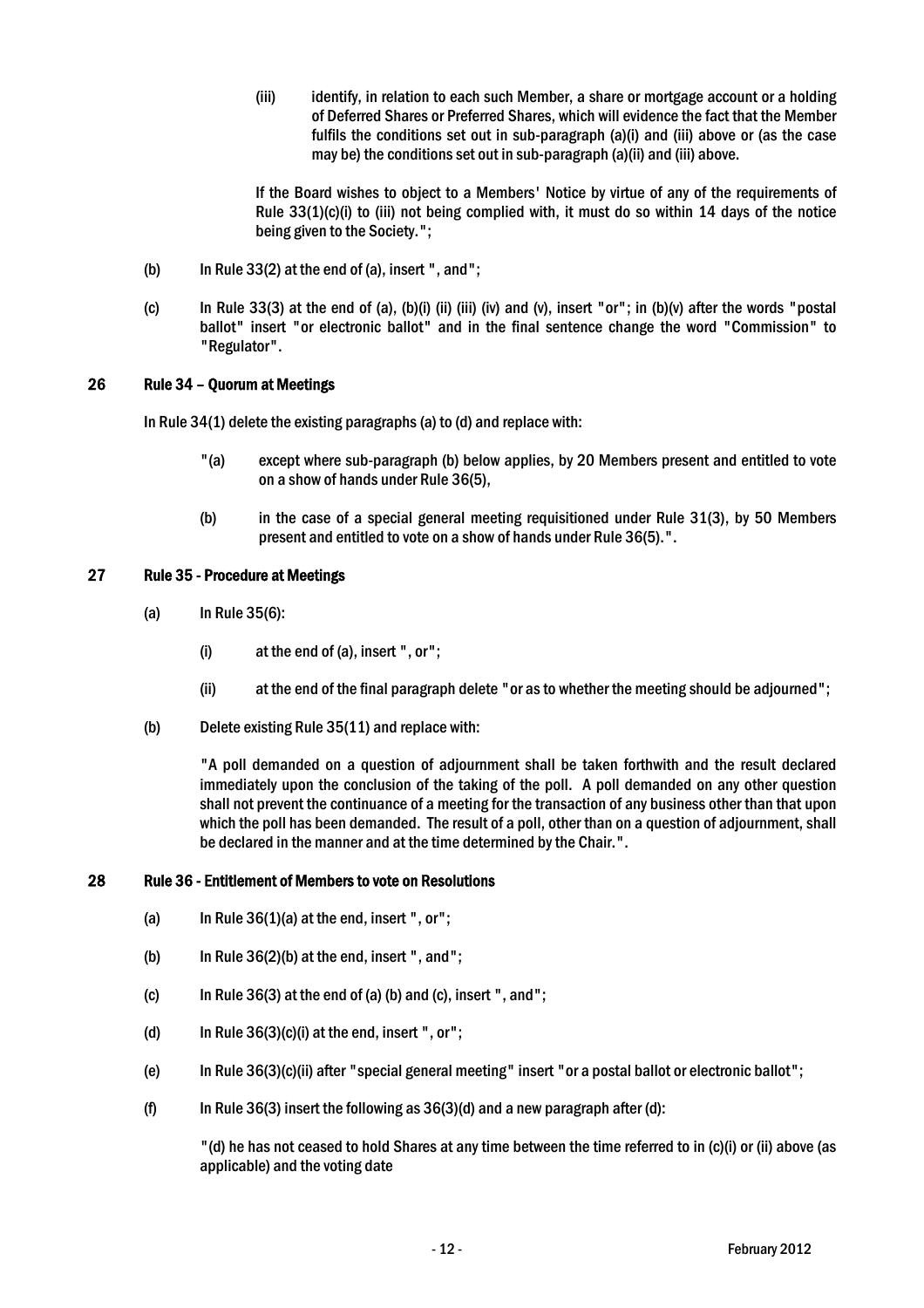and for the purposes of this paragraph (3) the value of a Deferred Share or Preferred Share shall be counted as held by a Member only if at the end of the Financial Year before the voting date or at the beginning of the period of 56 days immediately preceding the voting date, as the case may be under (c)(i) or (ii) above, the Member was entered in the Register as the holder of that Deferred Share or Preferred Share.";

- $(g)$  In Rule 36(4) at the end of (a) (b) and (c), insert ", and";
- (h) In Rule 36(6) delete the existing words after the word "stead" and insert "and may exercise on behalf of the Member the right to appoint a proxy in accordance with Rule 37";
- (i) In Rule 36(7) delete both references to "receiver" and replace with "deputy", delete "deposited" and replace with "received" before the words "at the Principal Office" and insert "(or such other place as may be specified in the relevant notice of meeting, which may include any electronic address which is specified for the purpose)" after the words "Principal Office";
- (j) In Rule 36(8) at the end, insert "Alternatively, a body corporate which is the holder of any Deferred Shares or Preferred Shares may appoint a proxy. The instrument appointing a proxy of a body corporate shall be signed by a duly authorised officer of such body corporate.".

#### 29 Rule 37 - Appointment of Proxies

- (a) In Rule  $37(1)$  at the end of (a), insert ", and";
- (b) Replace Rule 37(2) with the following:

"A proxy shall be appointed by an instrument in writing (which may, if the Board so determines, take the form of an Electronic Communication) which shall be in such form and include such declarations as the Board may from time to time determine. The instrument shall enable the Person appointing the proxy to direct him/her how to vote and, if the instrument is not in the form specified by the Society or is not signed by the appointor, the appointment of the proxy shall be invalid. The appropriate forms of declaration shall, with such additional or amended wording as the Board may consider appropriate, be used in the case of a body corporate. If the appropriate declaration is not included in the instrument, the appointment of the proxy shall be invalid.";

(c) Replace Rule 37(3) with the following:

"The instrument appointing a proxy or a representative shall be received at the Principal Office (or such other place as may be specified in the relevant notice of meeting which may include any electronic address which is specified for the purpose) not less than 2 clear days before the day appointed for holding the meeting, or adjourned meeting, and in default the instrument shall not be treated as valid";

- (d) In Rule 37(4) delete the words "but, save as by this paragraph provided, a proxy shall have no right to speak at the meeting" and insert "and to speak at the meeting";
- (e) In Rule 37(6) after the words "Principal Office" insert "(or such other place as may be specified in the relevant notice of meeting which may include any electronic address which is specified for the purpose)"; and
- (f) Insert a new Rule 37(7) as follows:

"The Board may from time to time make, vary, or revoke regulations regarding the appointment of proxies, provided that the same are not inconsistent with the Statutes. Such regulations may include (but need not be limited to) provisions for determining: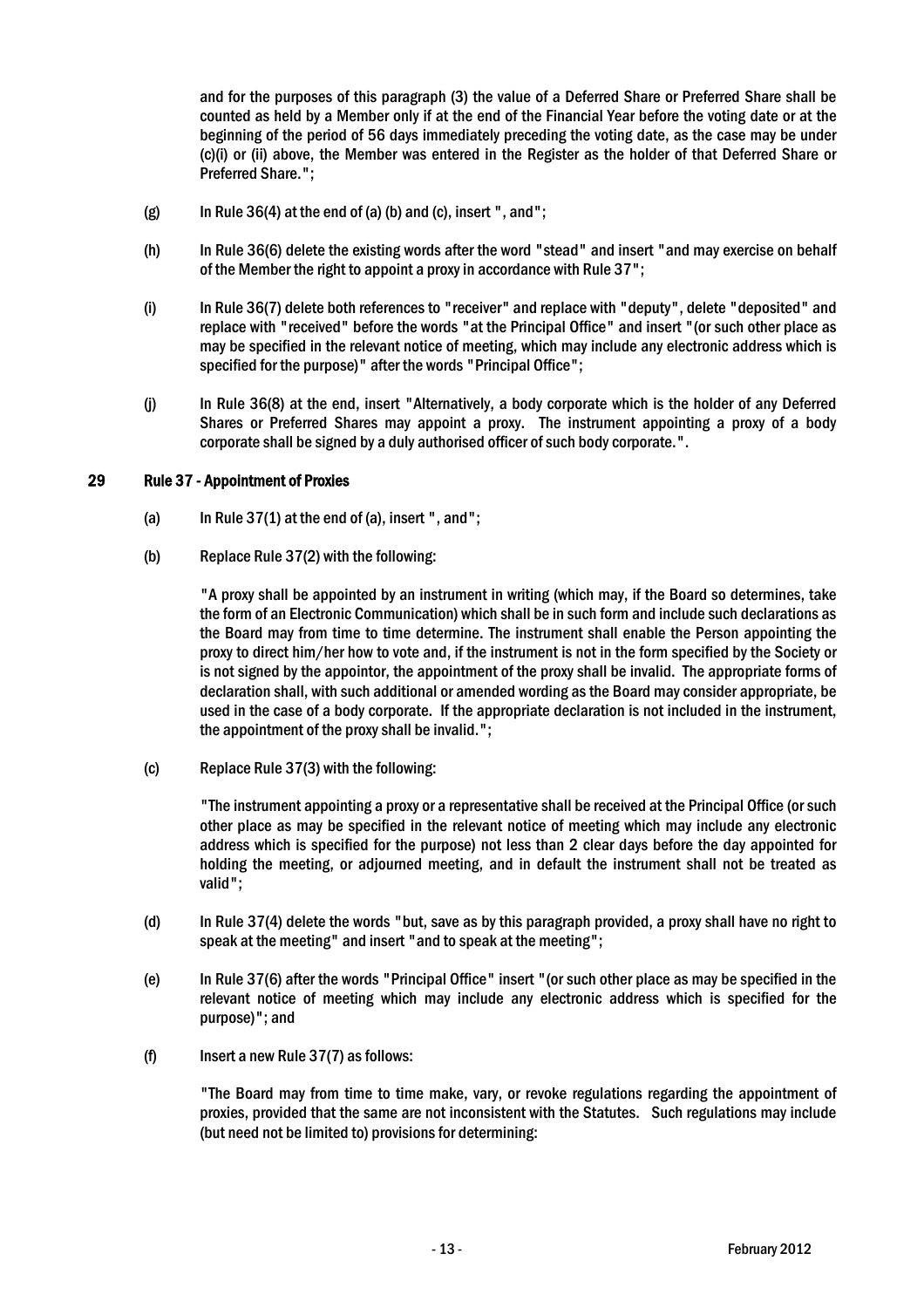- (a) the authenticity and time of receipt of any Electronic Communication which purports to appoint, or to revoke the appointment of, a proxy, or to notify the Society of an event terminating such an appointment; and
- (b) which of two or more proxy appointments received from the same Member in respect of the same meeting is to be treated as valid.".

# 30 Rule 38 – Joint Shareholding Members and Joint Borrowing Members

In Rule 38(1) add the following new second sentence:

"The Chair of the meeting may however (if in his/her absolute discretion he/she so decides) permit any other joint Shareholding Member or joint Borrowing Member to attend and speak at a meeting but this shall not confer any further right on such Member.".

# 31 Rule 39 – Postal Ballot

- (a) In the heading add "and electronic ballots";
- (b) Replace the introductory sentence of Rule 39(1) with the following:

"The Board may determine that the voting on any resolution or in any election of directors may be conducted by postal ballot or by electronic ballot (being a ballot on which some of the voting is conducted in accordance with the provisions of the Statutes as to electronic voting and the remainder of the voting is conducted as if it were a postal ballot), but the power conferred by this Rule shall not be exercisable in respect of ";

- (c) In Rule 39(1) delete the existing (a);
- (d) In Rule  $39(1)$  at the end of the existing (b), (c) and (d), insert ", or";
- (e) In Rule 39(2)(a) after the word "postal" insert "or electronic" and at the end of (a), insert ", and";
- (f) Replace the first paragraph of Rule 39(3) and Rules 39(3)(a) and (b) with the following:
	- "(3) Within one month (or such longer period as the Board may deem necessary) after the determination of the Board under paragraphs (1) or (2) above the Society shall give notice of the postal or electronic ballot in accordance with the Statutes. Except where the Statutes otherwise provide in relation to a Member who has agreed with the Society to access notice of the ballot on a website, the notice shall be accompanied by or incorporate a ballot form and shall be sent -
		- (a) not less than 21 days nor more than 56 days before the date which the Society specifies for the receipt of the completed ballot forms, and
		- (b) subject to Rules 46(3) to (5), by post to the Registered Address (or to any electronic address notified to the Society for the purpose) of every Member who under Rules 36(2) to (4) (whichever is applicable) would be eligible to vote on the resolution if the voting date fell on the date of the notice of the postal or electronic ballot, "the voting date" here meaning the date specified for the receipt of the completed ballot forms, and";
- (g) In Rule 39(3)(c) after the word "postal" insert "or electronic" in both places and at the end of (c)(i) insert ", or";
- (h) In Rule 39(4) after the word "postal" insert "or electronic" in both places and at the end of (a), insert ", and";
- (i) In Rule 39(5):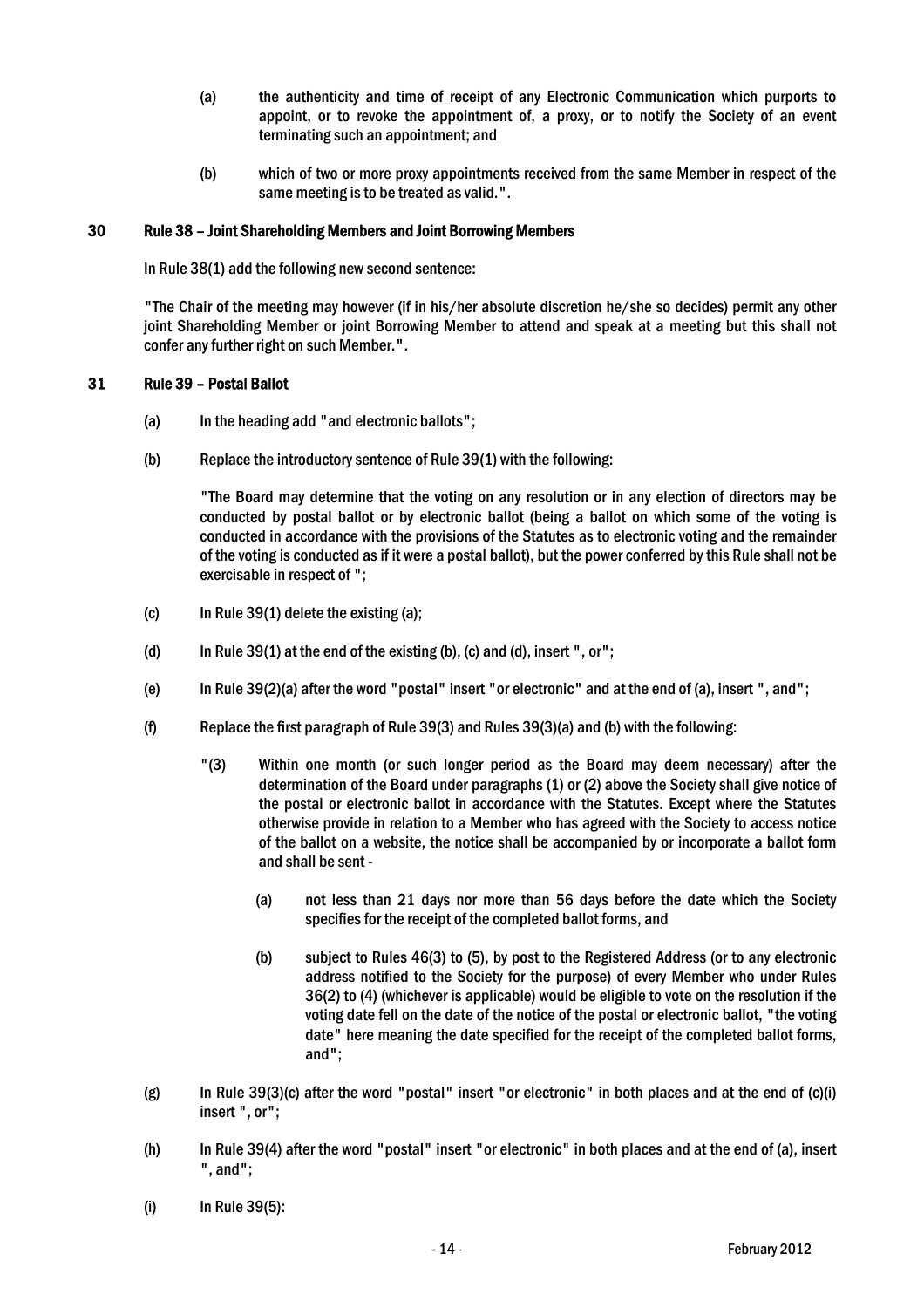- (i) in (a) after "postal" insert "or electronic" and at the end insert ", or";
- (ii) in (b) delete "voting paper" and insert "ballot form";
- (iii) in the final paragraph, delete "voting paper" and insert "ballot form" and before the final word "ballot" delete "postal";
- (j) In Rule 39(6) delete "voting paper" and insert "ballot form";
- (k) In Rule 39(7) in the words "relating to the postal ballot" delete "postal" and delete the words "voting papers" and insert "ballot forms" in both places;
- (l) In Rule 39(8) delete "voting paper" and insert "ballot form";
- (m) In Rule 39(9) delete the words "and where relevant the appropriate proportion of eligible Members voting" and at the end of (a), insert ", or";
- (n) In Rule 39(10):
	- (i) after the word "postal", insert "or electronic"; and
	- (ii) delete (a) and replace with "a notice displayed on the Society's website; and"
- (o) Insert a new Rule 39(11) as follows:
	- "(11) Where the Board has determined under paragraph (1) above that the voting in an election or on a resolution of the Society is to be conducted by an electronic ballot, the regulations made by the Board under paragraph (7) above may include (but need not be limited to) regulations prescribing:
		- (a) the manner in which the votes of Members who vote electronically may be registered in accordance with the Statutes;
		- (b) the manner in which Members who vote electronically may confirm the terms of the declarations required by the Statutes;
		- (c) the manner in which the authenticity and integrity of the votes of Members who vote electronically is to be established;
		- (d) the consequences of any irregularities occurring in the course of the ballot, including (but not limited to) provisions as to the validity of multiple votes cast by a Member in the same election or on the same resolution; and
		- (e) the final date for the registration of the votes of Members who vote electronically.".

# 32 Rule 40 – Counting of Votes

In the first line and the final paragraph after the words "postal ballot" insert "or electronic ballot" and at the end of (a), insert ", or".

# 33 Rule 41 Auditors

- (a) In Rule  $41(4)$  at the end of (a), (b) and (c) insert ", or";
- (b) In Rule  $41(5)$  at the end of (a) and (b), insert ", or".

## 34 Rule 42 – Common Seal

Insert the following new Rule 42(6):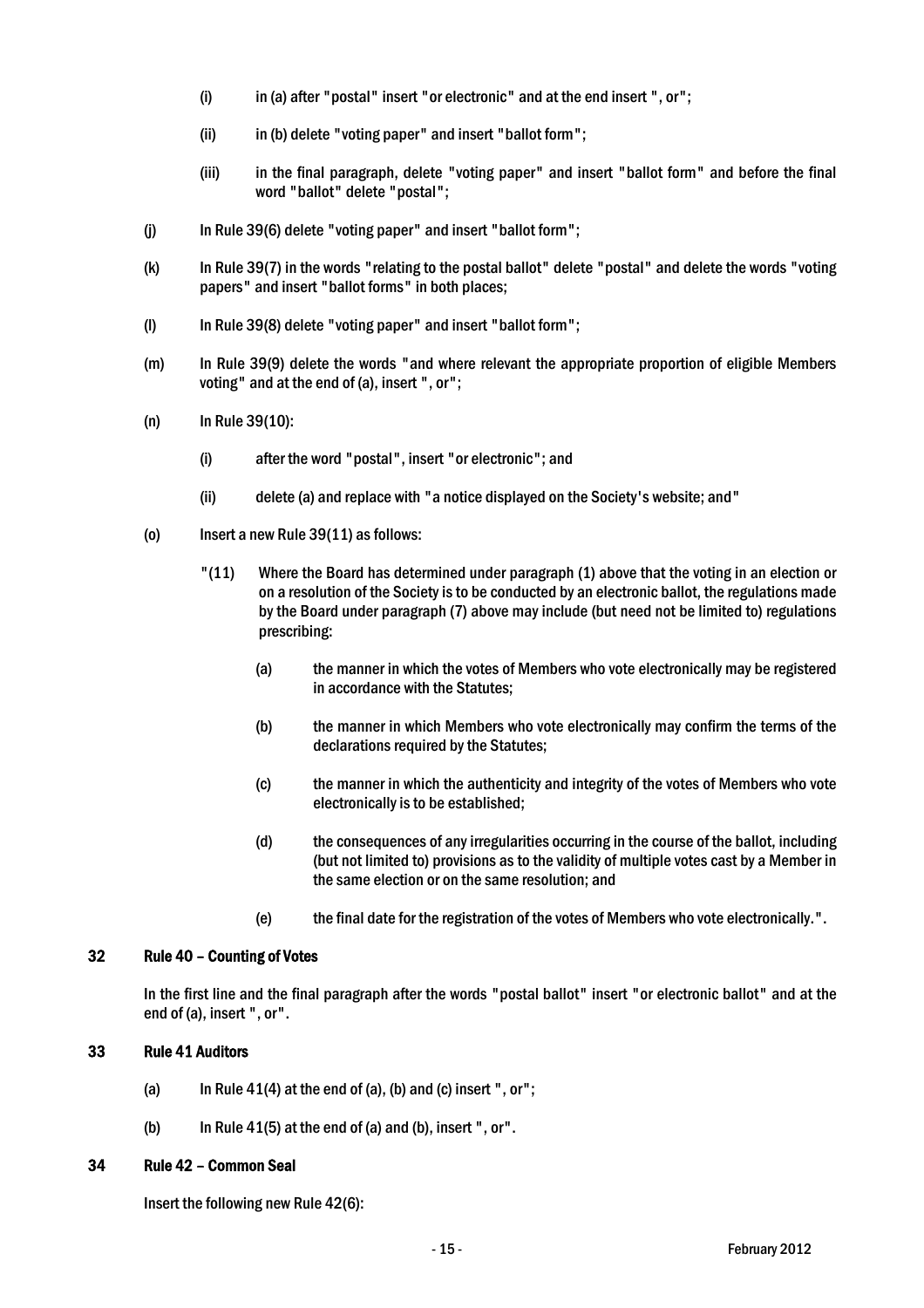"In this Rule reference to the Common Seal being affixed to any document includes the reproduction of the image of that seal on a document by any mechanical or electronic means which has been approved by the Board."

# 35 Rule 43 – Custody of Documents

- (a) At the end of Rule 43(a), insert ", and"; and
- (b) In Rule 43(b) start the word "Loans" with lower case "l".

## 36 Rule 44 – Disputes

Delete this Rule.

## 37 Rule 45 – Distribution of Surplus Assets on Winding Up and Dissolution

Delete existing Rule 45(1) and replace with the following:

"Upon the winding-up of the Society, or upon it being dissolved by consent, any surplus remaining after payment in full of the Society's creditors and repayment to Members of the amount of their Shares (together with interest due thereon) according to their priority under their respective terms and conditions of issue, shall be applied as follows –

- (a) up to 20% to holders of all or some of the Deferred Shares in the Society. The proportion (if any) of such 20% to which any particular issue of Deferred Shares is entitled shall be set forth in the terms and conditions of issue of that issue of Deferred Shares; and
- (b) the remainder among qualifying Members (other than holders of Deferred Shares) in proportion to the value of their Shareholding.

If there are insufficient assets to repay all Members the amounts paid up on their Shares, no repayments shall be made in respect of any Deferred Share until after all other Members have been repaid in full.".

#### 38 Rule 46 – Communication with Members by Advertisements and Announcements

Delete this Rule.

#### 39 Rule 48 – Notices to the Secretary and by the Society

- (a) In Rule  $46(1)(a)$  at the end, insert ", or";
- (b) In Rule  $46(1)(b)$  start the word "office" with lower case "o";
- (c) Delete existing Rule 48(2) and replace with the following:
	- "(2) Subject to paragraph (3) below, any notice or other document to be served by the Society on a Member under these Rules may be served on him/her either:
		- (a) personally; or
		- (b) by sending it by post or by otherwise delivering it, addressed to him/her at his/her Registered Address; or
		- (c) by sending it electronically to an electronic address which he/she has notified for the purpose,

and in the case of a notice or document sent by post as described in sub-paragraph (b) above, the notice or document shall be deemed to have been duly served 48 hours after having been posted (regardless of the class of post by which such notice or document is sent). The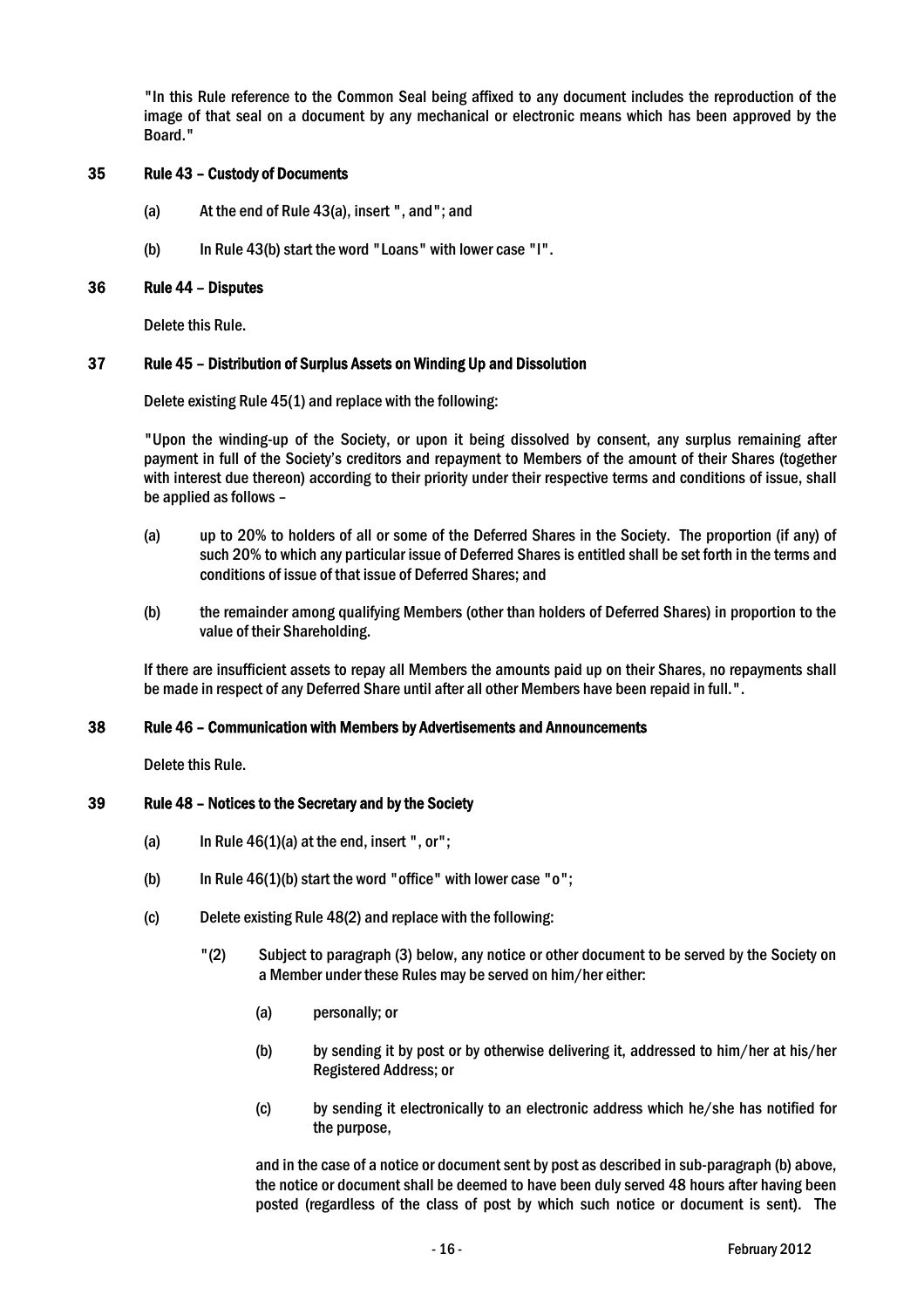provisions of Rules 32(5) to (9) shall apply to the service of any notices in the same way as to notice of meetings, with the necessary changes being made.";

- (d) Delete existing Rule 48(3) and replace with the following:
	- "(3) "The Society shall not be obliged by the Statutes or these Rules to serve a notice (including a notice of a meeting or a notice of a postal ballot or electronic ballot), a ballot form or other document to a Member in whose case the Society has reason to believe that communications sent to him at his Registered Address are unlikely to be received by him but in the case of a notice (defined by Rule 32(4)) of a meeting and in the case of the notice of a postal ballot or electronic ballot pursuant to Rule 39 the Society shall, if it decides not to send the notice to him by post in accordance with those provisions, instead display in a prominent position at the Principal Office and in every branch office a notice of the holding of the meeting or a notice of the holding of the postal ballot or electronic ballot which -
		- (a) must be given not later than 21 clear days before the date of the proposed meeting, or 21 clear days calculated from the final date for the receipt of proxies, or, as the case may be, the final date for the receipt of completed ballot forms, and
		- (b) must state
			- (i) where Members may obtain copies of the resolutions and of any statements with respect to the matters referred to in a resolution, and
			- (ii) where Members may obtain forms relating to voting by proxy and, in the case of a postal ballot, where they may obtain ballot papers or, in the case of an electronic ballot, how they may access electronic voting facilities.";
- (e) Insert the following new Rule 48(4):
	- "(4) If by reason of the suspension or curtailment of postal services the Society is unable to give notice by post in hard copy form of a meeting, then such notice shall be deemed to have been given to all Members entitled to receive such notice in hard copy form if it is advertised in at least two leading daily newspapers widely circulated in the United Kingdom. Such notice shall be deemed to have been duly served on all Members entitled to receive notice of such meeting at noon on the day on which the second of such advertisements appears. In any such case the Society shall:
		- (a) make such notice available on an appropriate website of the Society from the date of such advertisement until the conclusion of the meeting; and
		- (b) send confirmatory copies of the notice to those Members by post in hard copy form if, at least seven days before the meeting, the posting of notices to addresses throughout the United Kingdom again becomes practicable."; and
- (f) Insert the following new Rule 48(5):
	- "(5) Nothing in these Rules shall prevent the service of a notice or other document by the Society
		- (a) by sending it electronically to an electronic address notified for the purpose in accordance with express provision made by the Statutes, or
		- (b) by publication on a web site in accordance with any such provision.".

# 40 New Rules 47 and 48 as renumbered

Insert the following new Rules to be numbered 47 and 48: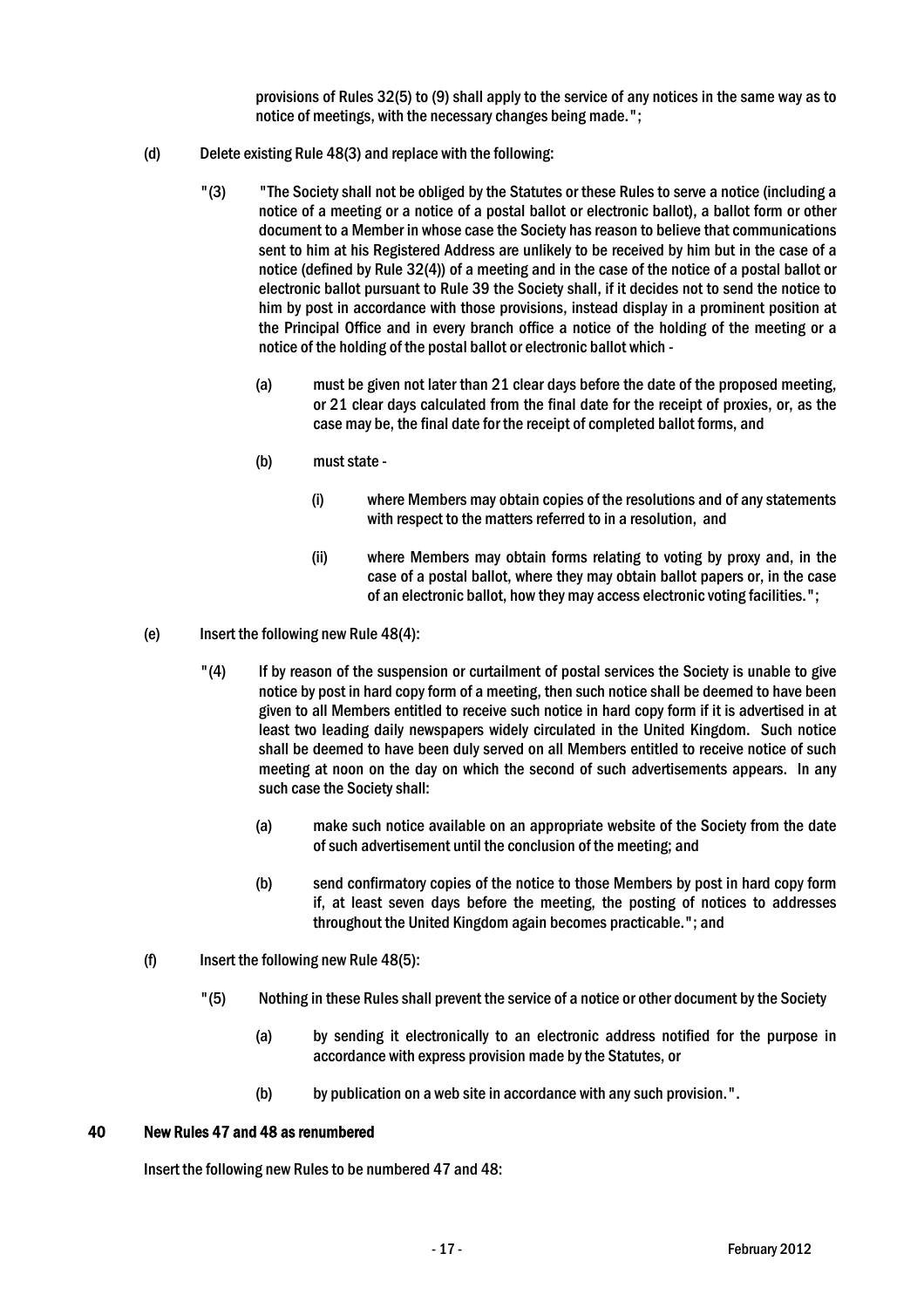# "47. SALES OF DEFERRED SHARES OR PREFERRED SHARES OF UNTRACEABLE HOLDER

- (1) The Society shall be entitled to sell for the best price reasonably obtainable Deferred Shares or Preferred Shares of a Member, or Deferred Shares or Preferred Shares to which a Person is entitled by means of transmission, if
	- (a) during the relevant period, the Society has made at least 3 interest payments in respect of Deferred Shares or Preferred Shares of the same class as the Deferred Shares or Preferred Shares to be sold;
	- (b) during the relevant period, no interest payable in respect of the Deferred Shares or Preferred Shares has been claimed;
	- (c) during the relevant period, all warrants or cheques in respect of the Deferred Shares or Preferred Shares, sent to the address and in the manner provided by the Rules or the terms and conditions of issue of the Deferred Shares or Preferred Shares for sending such payments, remain uncashed;
	- (d) during the relevant period, no communication has been received by the Society from the Member or the Person entitled by transmission to the Deferred Shares or Preferred Shares;
	- (e) after expiry of the relevant period, the Society inserts advertisements in both a national newspaper and a newspaper circulating in the area in which the last known address at which service of notices may be effected is located of its intention to sell the Deferred Shares or Preferred Shares;
	- (f) during the period of three months following the publication of those advertisements and, after that period, until the exercise of the power to sell the Deferred Shares or Preferred Shares, the Society has not received any communication from the Member or the Person entitled by transmission to the Deferred Shares or Preferred Shares; and
	- (g) in the case of a Deferred Share or Preferred Share which has been admitted to the Official List of the United Kingdom Listing Authority, the Society has first given written notice to the Listing Department of the United Kingdom Listing Authority of its intention to sell the Deferred Shares or Preferred Shares.
- (2) For the purpose of paragraph (1) above, "the relevant period" means the period of twelve years immediately preceding the date of publication of the first of any advertisements pursuant to paragraph (1)(e) above.
- (3) To give effect to any sale under this Rule, the Board may appoint any Person to execute as transferor an instrument of transfer of the Deferred Shares or Preferred Shares or take such other action as transferor as may be appropriate to effect the transfer of the same and the instrument of transfer, or as the case may be such other action, shall be as effective as if it had been executed or taken by the registered holder of, or Person entitled by transmission to, the Deferred Shares or Preferred Shares.
- (4) A purchaser shall not be bound to see to the application of the purchase moneys, nor shall his title to the Deferred Shares or Preferred Shares be affected by any irregularity in or invalidity of the proceedings relating to the sale.
- (5) The Society shall account to the Member or other Person entitled to the Deferred Shares or Preferred Shares for the net proceeds of sale and shall be deemed to be his debtor, and not a trustee for him, in respect thereof.
- (6) No interest shall be payable in respect of the net proceeds and the Society shall not be required to account for any moneys earned thereon.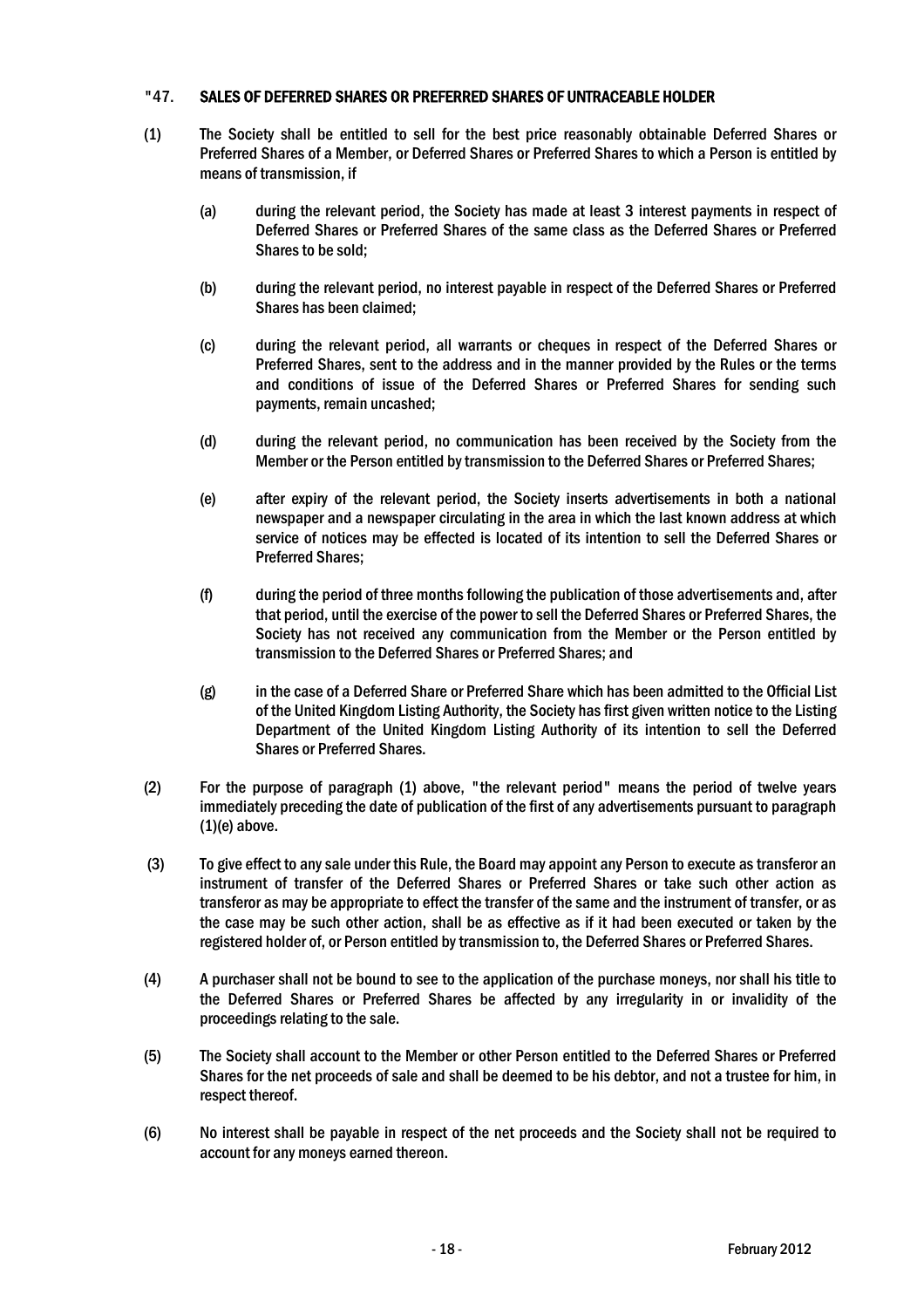(7) Any moneys not accounted for to the Member or other Person entitled to the Deferred Shares or Preferred Shares shall be carried to a separate account and shall be a permanent debt of the Society. Moneys carried to a separate account may be either employed in the business of the Society or invested in such manner (other than Shares in the Society) as the Board may from time to time think fit.

# 48. REGISTER AND OTHER RECORDS

- (1) The Society shall enter the name and address of each Deferred Share holder and Preferred Share holder in the Register. Transfers and other documents or instructions relating to or affecting the title of any Deferred Shares or Preferred Shares shall also be recorded in the Register. No charge shall be made in respect of any entry in the Register. The Register shall be maintained at the Principal Office, or at such other place as the Board thinks fit.
- (2) Every Person, within one month after becoming entered in the Register as the holder of a Deferred Share or Preferred Share (or within such other period as the terms and conditions of issue of the Deferred Shares or Preferred Shares may provide), shall, if he/she shall make a written request to the Society at the time of applying to be so entered, be supplied by the Society with a Deferred Share Certificate or Preferred Share Certificate (as the case may be) (which shall not be the property of the Society).
- (3) Every Person entered in the records of the Society as the holder of a Deferred Share or Preferred Share who has not previously requested to be supplied by the Society with a Deferred Share Certificate or Preferred Share Certificate shall within one month after making a written request to the Society be supplied by the Society with a Deferred Share Certificate or Preferred Share Certificate. Save as aforesaid, nothing in these Rules shall require a Deferred Share or Preferred Share to be evidenced by a Deferred Share Certificate or Preferred Share Certificate or other written instrument.
- (4) Any Member losing his/her Deferred Share Certificate or Preferred Share Certificate shall immediately give notice in writing of such loss to the Society at its Principal Office. If a Deferred Share Certificate or Preferred Share Certificate is damaged or alleged to have been lost, stolen or destroyed, a new Deferred Share Certificate or Preferred Share Certificate representing the same Shares shall be issued to the holder upon request, subject to delivery up of the old Certificate or (if alleged to have been lost, stolen or destroyed) subject to compliance with such conditions as to evidence and indemnity as the Board may think fit and to payment of any exceptional expenses of the Society incidental to its investigation of the evidence of such alleged loss, theft or destruction. Where a holder of a certified Deferred Share or Preferred Share has sold part of his holding he will be entitled to a Deferred Share Certificate or Preferred Share Certificate for the balance without charge.".

# 41 Additional Rules – Preface

- (a) In the first line replace the words "these Rules took effect" with "1 October 1998";
- (b) In the first paragraph delete the word "previous" and insert "prior to 1 October 1998" after the word "rules";
- (c) In sub-paragraph (a) replace the words "these Rules taking effect" with "1 October 1998";
- (d) In sub-paragraph (b) delete the word "previous" and after the word "rules" insert "prior to 1 October 1998"; and
- (e) In the final paragraph delete the word "previous" and after the words "Society's rules" insert the words "prior to 1 October 1998".

# 42 Additional Rule 1 – Shares

(a) In the wording before the heading replace the words "these Rules took effect" with "1 October 1998";